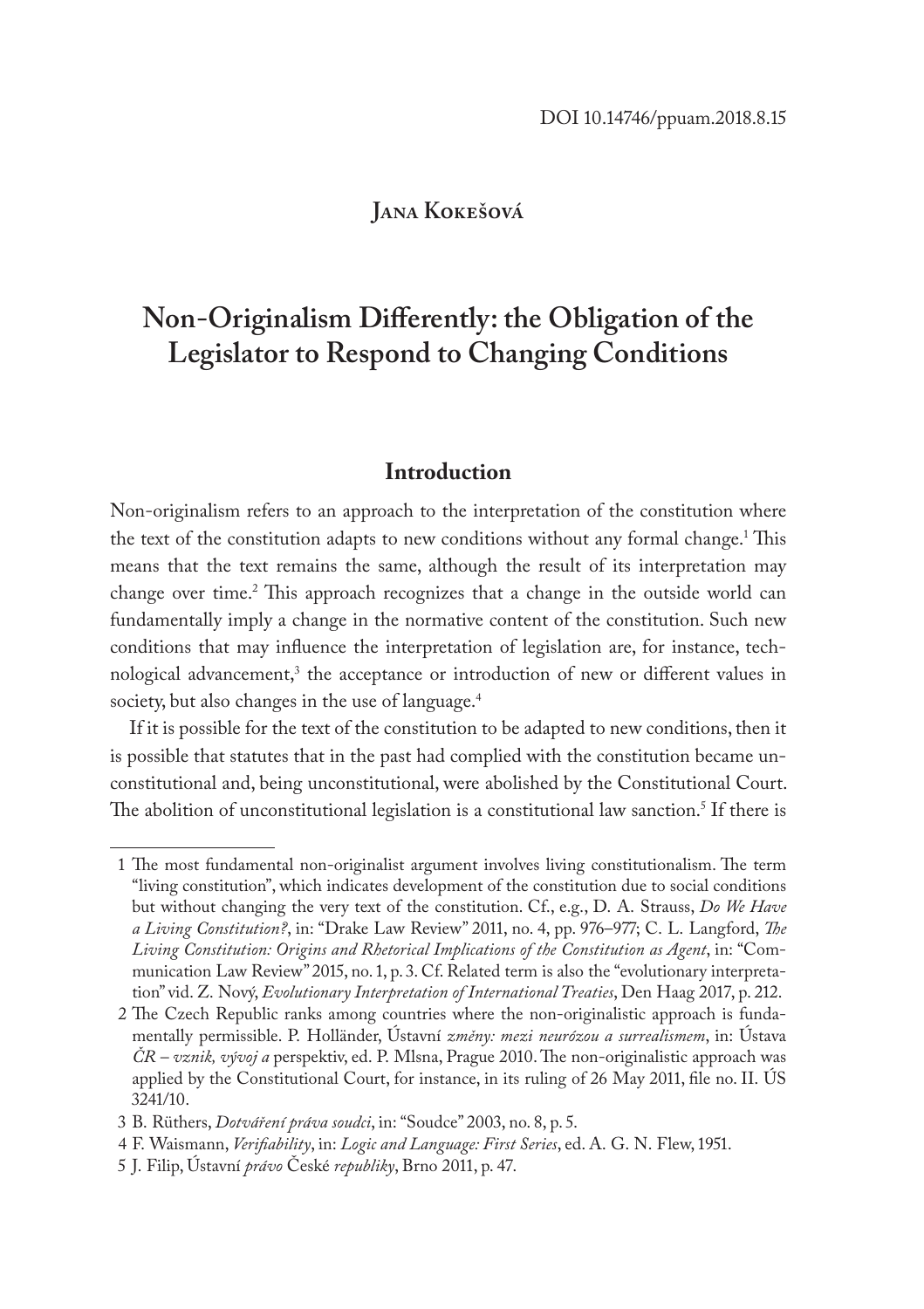#### 218 | Adam Mickiewicz University Law Review

a sanction, there is also an obligation that should not have been violated. It is an obligation of the legislator to respect the change in conditions and to reflect this situation in existing statutes – to adopt new statutes or amend or abolish existing ones. It is important to add that by the legislator I do not mean one member of Parliament but rather the component of state power.<sup>6</sup>

The obligation to take account of a change in conditions results from the status negativus of the addressees of the rights, $\delta$  on the basis of which the legislator must refrain from interfering with the fundamental rights of individuals.8 If the status negativus means the protection of the rights of individuals, then "refraining from interfering" means both the obligation not to adopt legislation that would interfere with the rights of individuals and the obligation to maintain the existing legislation in such a way that it does not interfere with the rights of individuals.9 Refraining from interfering with fundamental rights may therefore also entail the obligation to adopt legislation or amend or abolish the existing legislation.10

It would certainly be appropriate for the legislator to always adapt the legislation to changing conditions. However, the legislator does not have the means to be able to even detect all the influences emerging in society and then take them into account. Therefore, he cannot be obliged to respond to any changes in conditions since such an obligation would be unfulfillable. If the legislator does not have to take into account all changes in society, can we say that he has to do so in case of at least some of them? In which cases should the legislator respond to changing conditions and why?

Finding answers to such questions is not only a matter of academic and theoretic interests but also closely related to legal practice. If the abolition of an unconstitutional legal provision is a sanction, we can ask whether such a sanction should include the liability of the legislator (or the state) to compensate for legislative damage. If that sanction included such liability, we would have to outline the limits of the liability to compensate. Or to identify those cases where legislative damage would be compensated. That is precisely where we can find it beneficial to know when the legislator must act and when he does not have to.

<sup>6</sup> For more vid. chapter "Who Is the Legislator".

<sup>7</sup> The state activates the status, however, the status belongs to individuals. J. A. Robinson, *The Relevance of a Contextualisation of the State-individual Relationship for Child Victims of Armed Conflict*, in: "Potchfstroom Electronic Law Journal" 2012, no. 2, p. 151.

<sup>8</sup> G. Jellinek, *Allgemeine Staatslehre*, Verlag von Julius Springer, Berlin 1929, p. 419 *et seq*.

<sup>9</sup> R. Alexy, *A Theory of Constitutional Rights*, Oxford 2002, pp. 166–7.

<sup>10</sup> The individual is entitled to such non-interference by the state. However, the entitlement already falls into the status positivus to which the status negativus is necessarily linked. The status positivus represents the right of an individual to enforce their rights against the state with the help of that state. R. Alexy, op. cit., pp. 166–169.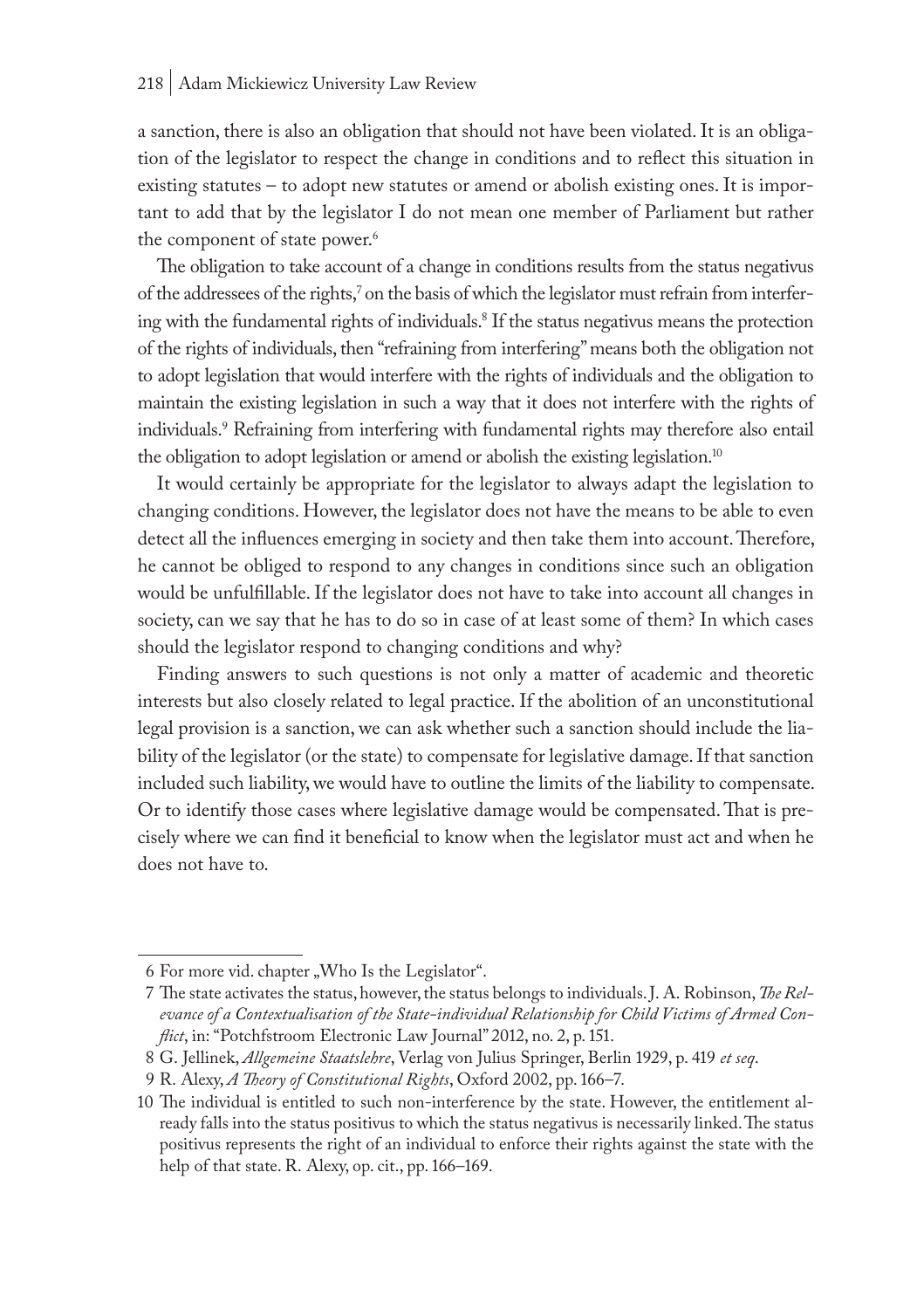# **Method**

To determine the situations in which the legislator may be required to act (to adopt, amend, or abolish a legal regulation), I analysed the judicial decisions of the Constitutional Court of the Czech Republic.11 The judicial decisions, however, served only as a useful catalyst for ideas and as an organizational principle of this text. The same conclusions that I came to in this paper can be arrived at even without using Czech judicial decisions. I therefore believe that the results of this paper are applicable not only to the environment of the Czech Republic.

The rulings of the Constitutional Court from which I draw my reasoning relate to gaps in statutes – such gaps that were caused by the negligence of the legislator. In some cases the Constitutional Court described the behaviour of the legislator as an "omission", in other cases as "unconstitutional inactivity". Both omissions and unconstitutional inactivity result in an unconstitutional state. However, in the case of unconstitutional i activity, both the resulting product and the very behaviour of the legislator are unconstitutional. That is the difference between an omission and unconstitutional inactivity.

Every time the Constitutional Court identifies the legislator's behaviour as unconstitutional inactivity, it also points to the indicia (information) based on which the legislator knew or ought to have known that he should adopt, amend, or abolish some legislation. Such indicia are (a) formal sources of law by which the legislator has committed to the adoption of legislation and (b) the Constitutional Court's rulings by which the Constitutional Court drew attention to the existence of a gap in a statute and to the need to adopt new legislation.12 On the other hand, in the case of the legislator's omission, the Constitutional Court does not refer to any such indicia. From this, I infer that in the event of an omission the legislator did not have to know about the possible creation of an unconstitutional gap. Therefore, a mere omission is not an unconstitutional act, as the legislator did not have to know that he should act – adopt, amend, or abolish legislation. The legislator acts unconstitutionally only if he knows he must act but chooses to remain inactive.13 Such a decision can either be a decision to ignore one particular indicium or to refrain from reflecting on certain types of indicia at all. If the legislator decides to be inactive, then he deliberately<sup>14</sup> creates an unconstitutional gap in a statute.<sup>15</sup>

<sup>11</sup> In this text, I will continue to refer to the Constitutional Court of the Czech Republic.

<sup>12</sup> Vid. e.g., the ruling of the Constitutional Court of 28 March 2006, file no. ÚS 42/03.

<sup>13</sup> The very decision to ignore indices is an act. Cf. O. Weinbeger, *Alternative Handlungstheorie*, Wien–Köln–Weimar 1996, p. 107. Omission, unlike unconstitutional inactivity, is not a decision – it is not a kind of action. O. Weinberger, *Norm und Institution. Eine Einführung in die Theorie dews Rechts*, Wien, 1988, pp. 146–147.

<sup>14</sup> Or consciously. Cf. O. Weinberg, op. cit., p. 83.

<sup>15</sup> The legislator is bound by his own statute (G. Jellinek, op. cit., p. 367 *et seq*.). If the legislator deliberately or knowingly leaves an unconstitutional provision or an unconstitutional gap, then his very behaviour is unconstitutional because he violates his own statute. The prohibition of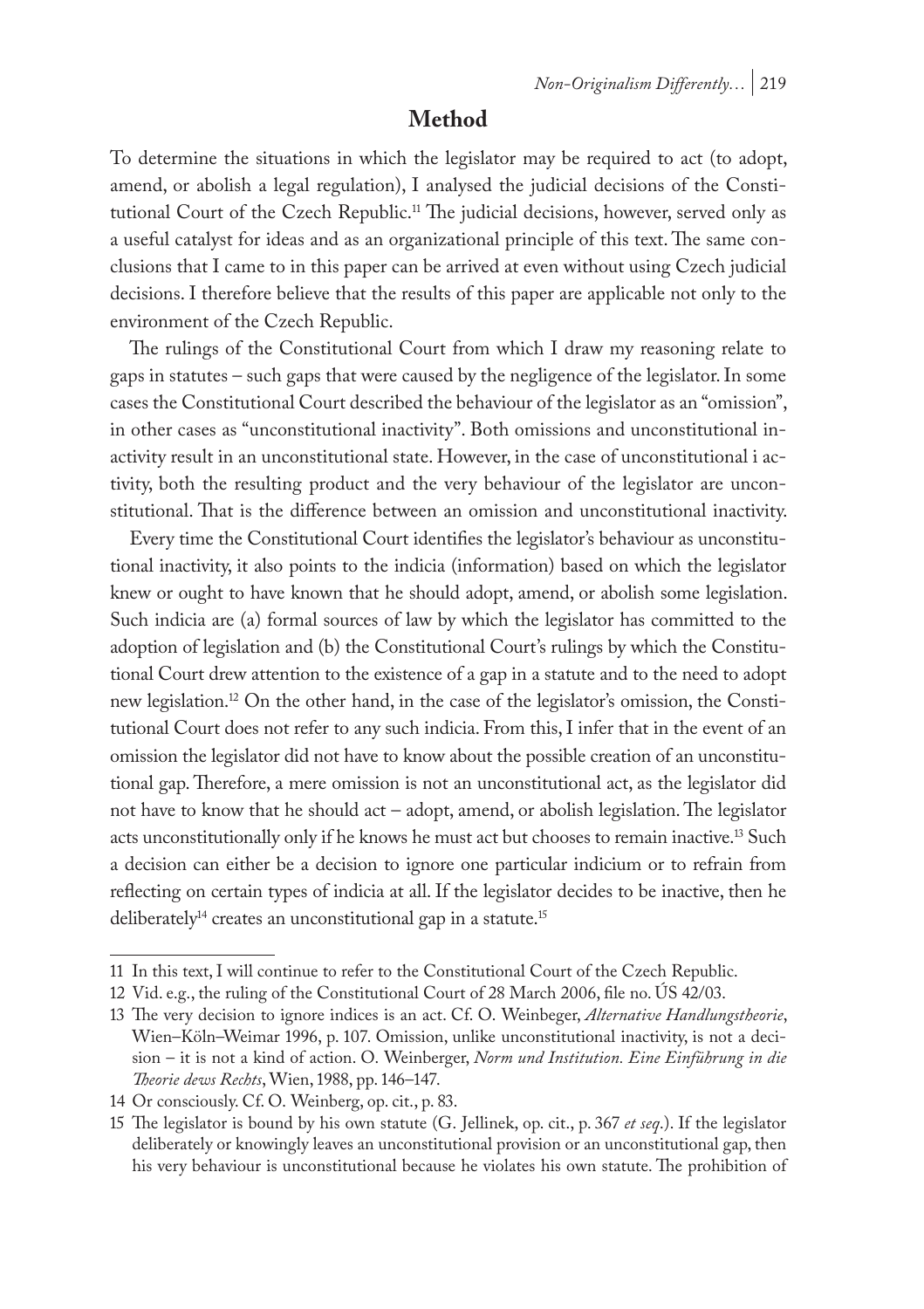It cannot be determined with certainty what the legislator actually knows or does not know. Why is this so will be explained in the following sections. If, however, it is possible to set a boundary for the knowledge of legislator, then it is a border that only determines what the legislator must know and what the legislator does not have to know. Let us therefore consider the legislator's knowledge in only two categories. The first are the cases when the legislator must know, the second are those when the legislator does not have to know.16

In the following text, I will analyse the specificities of the unconstitutional inactivity of the legislator. In individual sections, I will gradually analyse cases in which the legislator did not respond to indicia in the form of (a) formal sources of law by which he committed to adopt a statute and (b) rulings of the Constitutional Court by which the Court drew attention to the need to adopt certain legislation. By analysing these two groups of cases, I will pursue two purposes. First, I will explain why the legislator should follow and respond to such indicia and, second, examine the characteristics of unconstitutional inactivity of the legislator. Subsequently in the final section, this will allow me to define when and why the legislator must respond to changing conditions in society.

## **The Formal Sources of Law**

The unconstitutional inactivity is committed by the legislator if he ignores the formal sources of law by which he committed himself to adopt a statute. Why the legislator should respond in such a case is quite obvious. If the state is governed by the rule of law, then the state is bound by its own law. To the legislator, as a component of state power, applies the same as to the state itself,<sup>17</sup> i.e., he is bound by his own statute and must fulfil what he has committed to.

The issue is a little more interesting if we look at specific cases in which the Constitutional Court described the legislator as unconstitutionally inactive. There were basically two types of such situations: either (1) the legislator referred to a non-existing statute which was supposed to be adopted soon, but which had not been adopted yet;

knowingly or deliberately violating own statute results from the rule of law. Cf. D. Patterson, *A Companion to Philosophy of Law and Legal Theory* (2nd edition), Singapore 2010, pp. 666–667.

<sup>16</sup> Since we do not know what the legislator actually knows or does not know, it is not useful to think about the categories of cases where the legislator would have to know something but did not or, vice versa, when the legislator knows something though he did not have to.

<sup>17</sup> Cf. J. Fairlie, *The Separation of Powers*, in: "Michigan Law Review" 1923, no. 4., p. 413. See also the ruling of the Constitutional Court of 28 April 2009, file no. Pl. ÚS 27/09.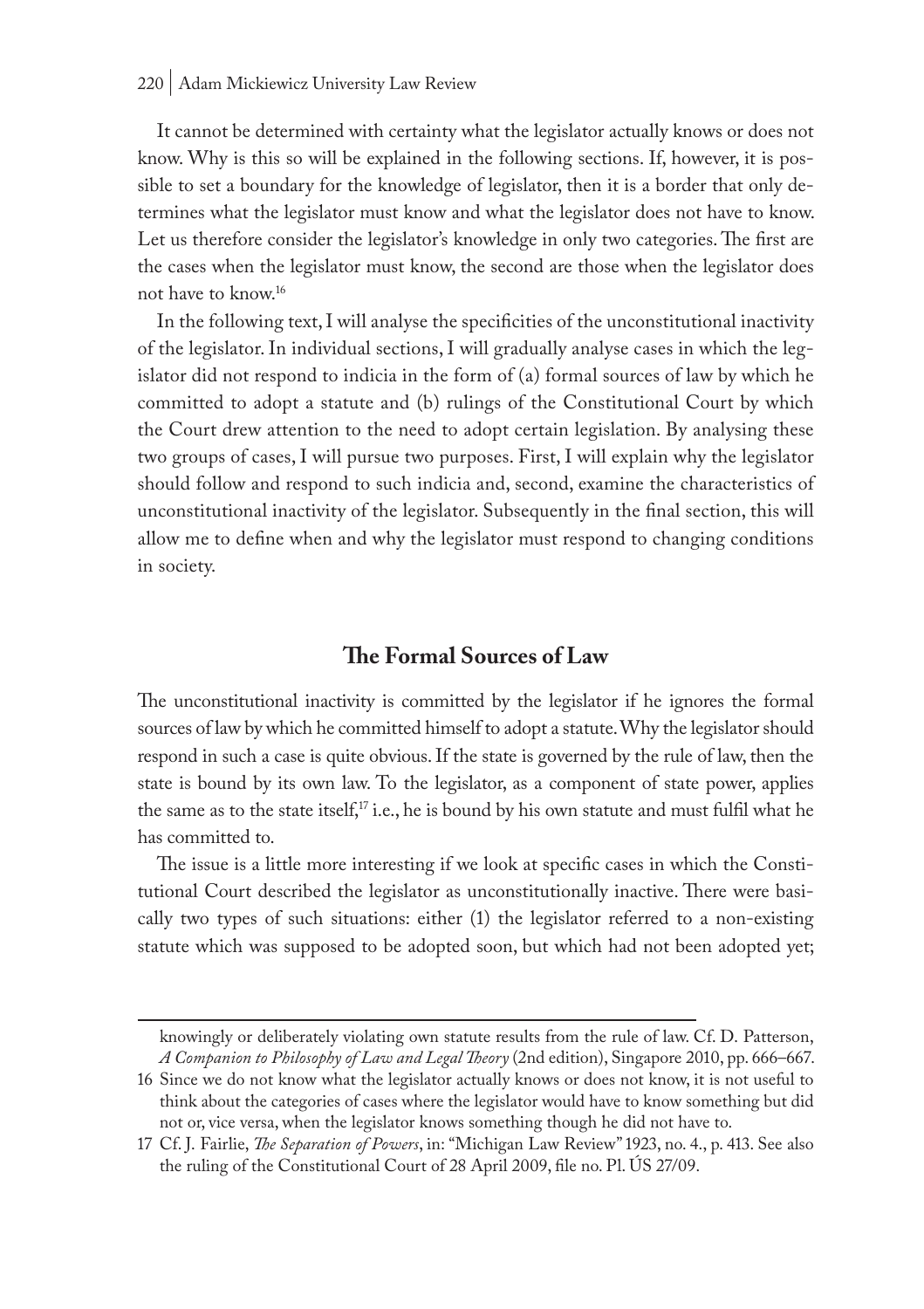or (2) the adoption of particular legislation was prescribed by a EU directive18 but the legislation was not adopted.

One could also argue that there is a third situation and argue as follows: under the Constitution, the legislator implicitly committed to maintain the legal order in a form which conformed with the constitution. Therefore, it would always be the case that when the legislator leaves an unconstitutional statue, provision, or gap in statute, he commits unconstitutional inactivity. This argumentation, nevertheless, would be wrong. This is because in these cases it would be a mere omission on the part of the legislator, not unconstitutional inactivity. In order for the legislator to commit unconstitutional inactivity, both the result and the very behaviour of the legislator must be unconstitutional.

The legal order is a complex system and its individual components – statutes – are adopted pro futuro. Therefore, at the time they are adopted, the situation under which they will be applied is unknown, while constant checking of the constitutionality of all the statues and possible gaps in them is not realistically feasible.<sup>19</sup> Thus, it is not possible to ensure that each individual legal provision and its individual parts are always in compliance with the constitution. The legislator cannot be aware of all unconstitutional elements in the legal order, and so we cannot require him to fulfil the unfulfillable task of correcting every such unconstitutionality. We can only require that the legislator rectifies those defects of which he had to know. Only if the legislator had to know about the unconstitutionality in the legal order and yet did not interfere, then he violated his duty and committed unconstitutional inactivity. Such a claim raises questions: What does it mean that the legislator has to know something? And why should the legislator know about unconstitutional gaps in the cases when (1) he himself referred to a non-existent statute in legislation or (2) when the adoption of a specific legal regulation was imposed by a EU directive; yet, in contrast, he did not have to know about unconstitutionality in other cases?

# **Who Is the Legislator?**

In order to define what the legislator should know or not, first we must define who the legislator is and what his will and actions are.

The will of the legislator is shaped by the wills of the individuals who are members of Parliament, however, neither them nor the Parliament as a whole are the legislator. The

<sup>18</sup> The legislator transferred part of his competences to the European Union in accordance with Section 10a of Act no. 1/1993 Coll, the Constitution of the Czech Republic, as amended. If the legislator is bound by a EU directive, such an obligation can then be considered as the legislator's own.

<sup>19</sup> Especially, axiological gaps in statutes are very difficult to detect. For axiological gaps, for example: A. Peczenik, *On Law and Reason*, Dordrecht 2009, p. 20.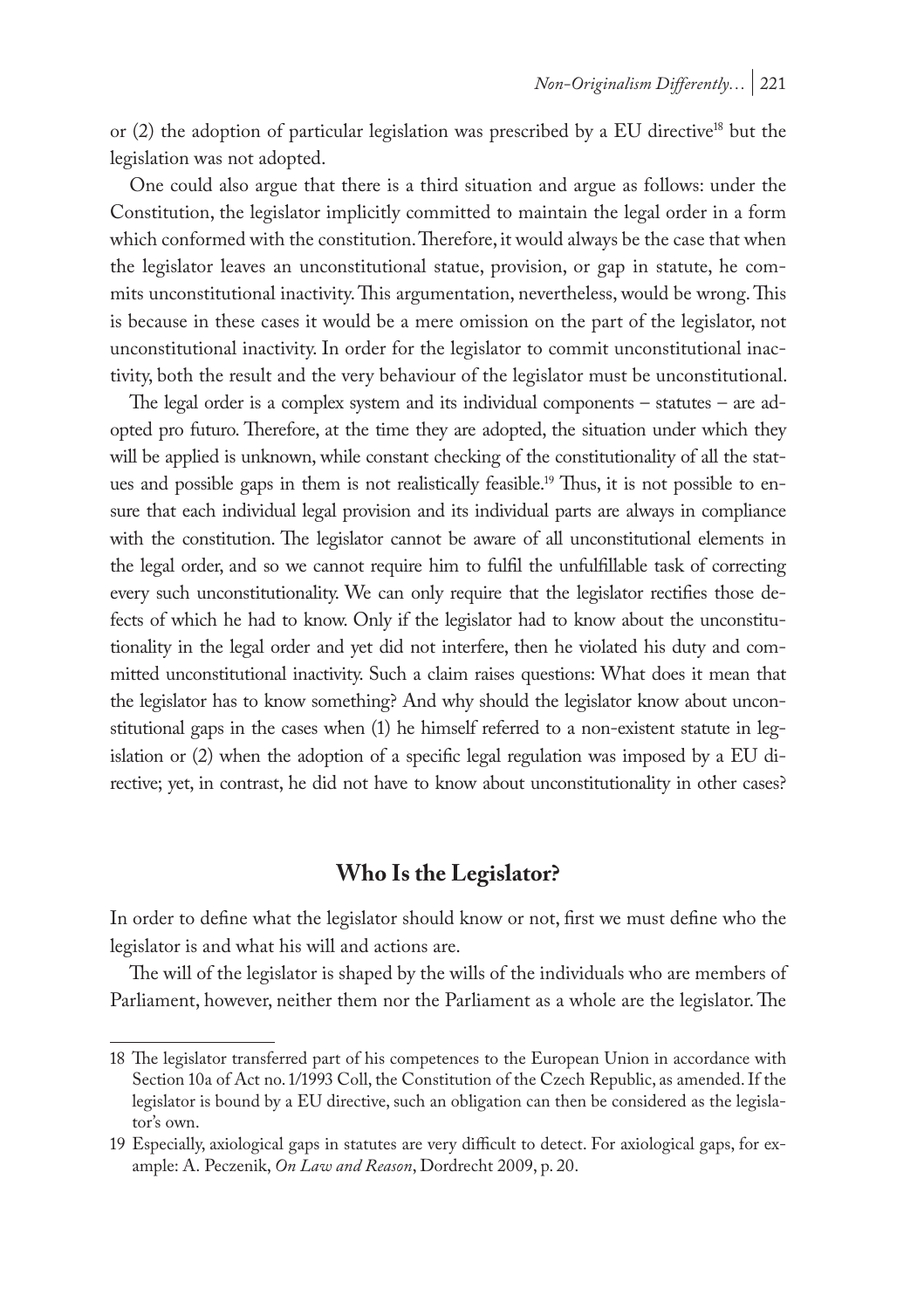legislator is one component of state power. The wills of the members of the legislative body and their behaviour are a necessary component of the legislator's will and actions.<sup>20</sup> If the members of the legislative body have no will or take no actions, it would not be possible for the legislator to have any will or take any action. However, the will of the legislator is not a mere aggregate of the wills of the members of the legislative body. Also, the actions of the legislator do not take place at the same time and in the same manner as the actions of those individuals. The will of the legislator is original and distinct from the wills of the members of the legislative body, and so are his actions.

The legislator has the legislative will – to create and issue statutes and to form the purpose of these statutes. The purpose of each statute is, in addition to ensuring the legal certainty of its addressees, the fulfilment of a certain concept of general prosperity and justice.21 The legislator's will is thus that statutes ensure general prosperity and justice. Can we say the same about the wills of the individuals who are members of the legislative body? How would we explain where the will of the legislator came from if the will of every single member of the legislative body was to adopt a statute with different concepts of general prosperity and justice?22 The legislator's will cannot be obtained as the sum or average of the wills of the members of the legislative body, and yet the legislator would have to have some will to be directed towards a certain concept of general prosperity and justice.<sup>23</sup> The content of the legislator's will may be different from that of the members of the legislative body.

Even more marked would be an extreme case where the wills of the members of the legislative body would not be directed towards general prosperity and justice at all but rather at their own personal benefits. Then the will of the legislator could not be the same as the wills of such individuals. The will of the legislator cannot coincide with wills of these individuals who pursue personal gain. It must lack something compared to the wills of those individuals – that pursuit of personal gain. On the other hand, it must

<sup>20</sup> If it would not matter who sits in the Parliament, we might not be able to explain where proposals for changes in the legal order of a certain direction come from.

<sup>21</sup> G. Radbruch, *Der Mensch im Recht: ausgewählte Vorträge und Aufsätze* über *Grundfragen des Rechts* (3rd edition), Göttingen 1957, pp. 88 *et seq*.

<sup>22</sup> See also: R. Dworkin, *Law´s Empire* (3rd edition), London 1991, p. 313 *et seq*., especially p. 440; R. Ekins, *The nature of legislative intent*, Oxford, 2012, p. 29; R. D. Doerfler., *Who Cares How Congress Really Works?*, in: "Duke Law Journal" 2017, no. 5, pp. 998 *et seq*.

<sup>23</sup> J. McGarry, *Intention, Supremacy and Judicial Review*, in: "The Theory and Practice of Legislation" 2013, no. 2, p. 266. Also, members of the legislative body do not even have to have general prosperity on mind when voting but their own benefits, which however cannot be the content of the will of the legislator. Despite, the legislator's will aims towards some form of general prosperity even though it does not stem from the will of either of the members of the legislative body. Cf. R. Ekins, op. cit., s. 233; R. Dworkin, *A Matter of Principlee*, Cambridge 1985, p. 38.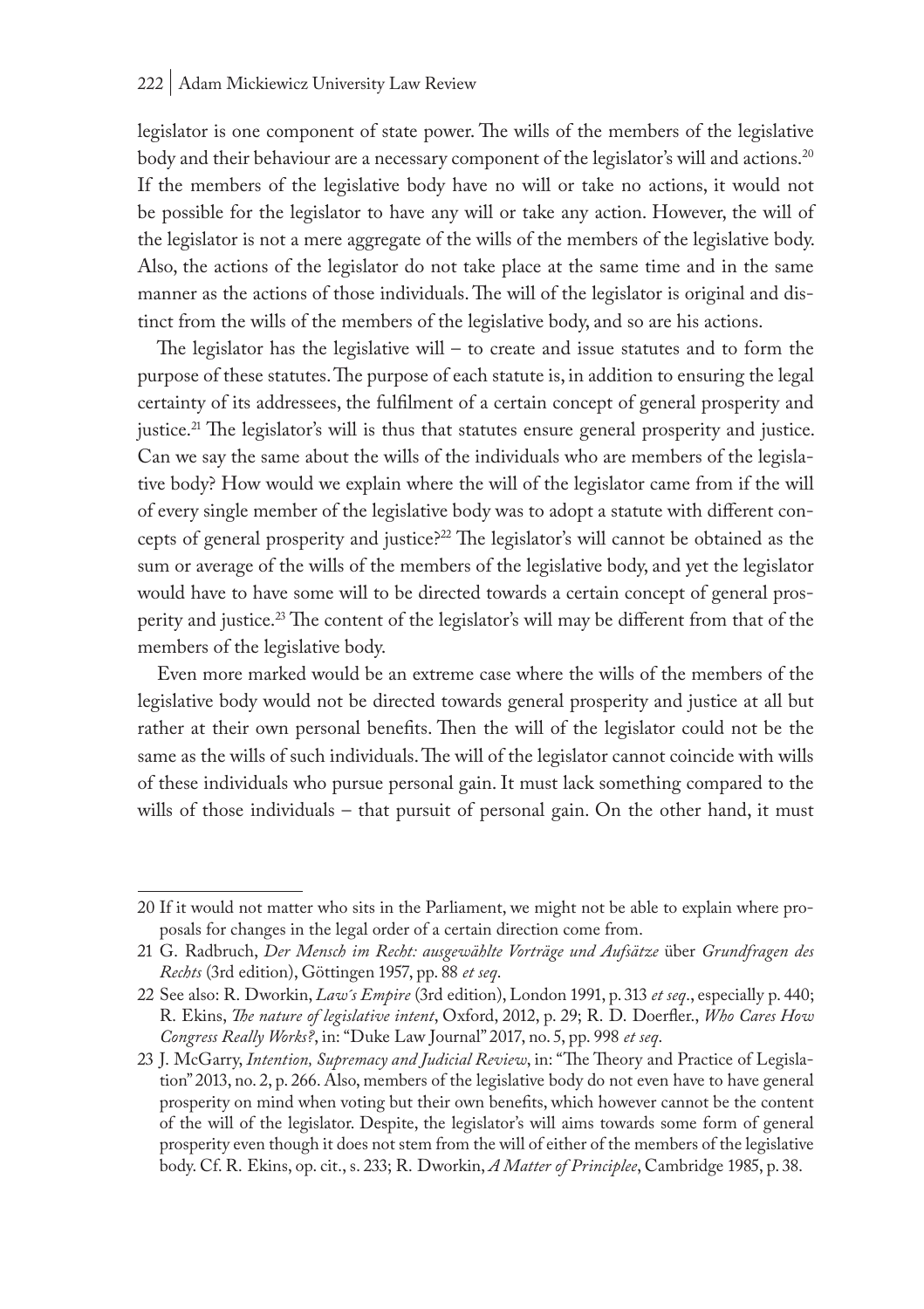be broader than the wills of the individuals, i.e., it must contain some concept of general prosperity and justice that wills of the individuals does not.<sup>24</sup>

The wills of the individuals is a constructive element of the will of the legislator, however, the will of the legislator is comprised of more than that. The will of the legislator may be much broader in relation to the wills of the individuals and also contain such content that the wills of the individuals did not contain at all. In another sense, the will of the legislator may be much narrower than the wills of the individuals and lack many of the intentions and purposes that wills of the individuals contain. However, even if all these individuals pursued general prosperity and justice and agreed on a specific conception of these purposes, it would not be possible to say that the will of the legislator was identical with their will or with the sum or average of their wills. If, for example, the legislator adopts a statute with which the individuals who are members of the legislative body later disagree, that statute is not abolished at the moment of such disagreement. It will only happen if the legislator takes formal or official steps that eventually abolish the statute. The will of the legislator does not change at the moment of change in the wills of these individuals, but only later if the formal procedure is completed.<sup>25</sup>

Similarly, neither are the legislator's actions identical with those of the members of the legislative body. Members of the legislative body act if they vote for a specific bill. On the other hand, the legislator acts only after all the steps necessary for the adoption of a statute have been taken, i.e., upon the validity of the given statute. Thus, the legislator´s activity or inactivity cannot be identified on the basis of the activity or inactivity of the members of the legislative body but only on the basis of an empirical finding regarding the existence or non-existence of the legislation.

To determine what is or is not the legislator's action and when it takes place, the legislator creates a standing intention.<sup>26</sup> The standing intention is the way how to determine what statues and with what content will be adopted and how they will be adopted.<sup>27</sup> This includes both the procedure enshrined in constitutional statutes and informal political culture and the institutionalized practices of the creation of statutes,<sup>28</sup> which co-determine the form of the resulting statutes. The standing intention sets out a series of control steps to ensure the rational and coherent decision-making of the legislator.<sup>29</sup> The legislator acts only after the fulfilment of all the steps determined by the standing intention.

<sup>24</sup> Members of the legislative body do not even need to know what they vote for. S. J. Shapiro *Legality*, London 2011, p. 72.

<sup>25</sup> Similarly, neither the legislator's actions are identical with those of the members of the legislative body – but also neither with one chamber of the Parliament. Cf. J. McGarry, op. cit., p. 267. 26 Vid. R. Ekins, op. cit., pp. 58 and 223, 224.

<sup>27</sup> Ibidem, p. 58.

<sup>28</sup> Cf. K. Bayme, *Parliamentary Democracy. Democratization, Destabilization, Reconsolidation*, 1789–1999, Basingstoke 2000, p. 104.

<sup>29</sup> R. Ekins, op. cit., p. 219.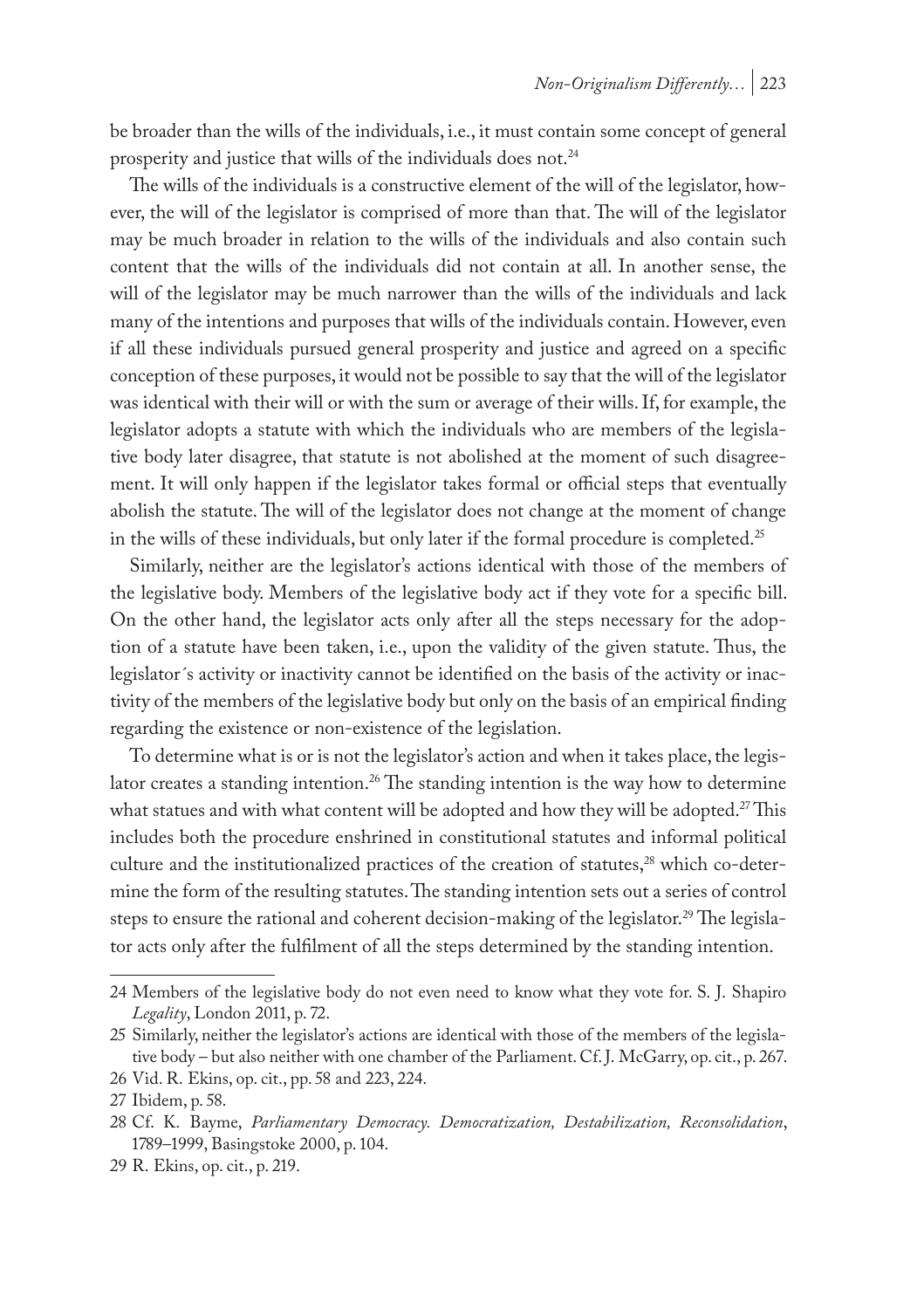# **What Does the Legislator Have to Know?**

What does it mean that the legislator has to know something? The will of the legislator is perhaps original, yet it is not a transcendental element that arises of its own accord. The will of the legislator is created through a complicated and sophisticated process – the standing intention – which is a human creation. The very will of the legislator is then also a human creation, as well as all the legislator´s possibilities and abilities to know something. The form of the standing intention is therefore decisive for defining what information the legislator has to know.

Although humanity currently has access to computing technology that may be helpful in identifying and analysing information to design better statutes, it has not been used to this end much, since the standing intention does not prescribe the use of computing.<sup>30</sup> Reflections on what particular statutes should be like thus take place mainly in human minds. Therefore, we cannot assume that the legislator possesses all possible knowledge available to mankind but at most only that objectively available to the people who are involved in the legislative process in a particular country. Who are the people whose knowledge can be used to determine the legislator's knowledge?

In a developed democratic state, the legislative process involves different people. They are the members of the legislative body, and also the head of state (if he approves bills). And also officials who write the text of bills, since based on the theory of pacts with the adoption of a bill the ideas and considerations upon which these officials created the text are also adopted.<sup>31</sup> It should also be remembered that the legislative process does not end with the adoption of a bill. It is a continuous activity involving not only the creation of statutes but also the management of the existing legal order. The legislator not only has the information that existed at the time of creating the statute available but also gains new information that appears later on. Therefore, the legislator also has access to information possessed by those involved in the legislative process after the adoption of the statute. Of course, we can never ascertain the true knowledge of all these persons. If we think about the possibilities of their knowledge, then we mean such information that they could objectively know. These possibilities define the maximum limits of knowledge that we can assume that the legislator has.

The question of where the minimum boundary of what the legislator must know lies will be discussed in the following sections. For the time being, let us remain with the claim that the legislator must know as much as can be expected of those involved in the legislative process. In many countries, these individuals make a vow before commencing their mandate, office, or position. In the Czech Republic, such a vow is made by MPs, senators, and the President, who all swear to act "[...] to the best of their knowl-

<sup>30</sup> At least not in most countries including, for example, the Czech Republic.

<sup>31</sup> See Paktentheorie: F. Bydlinski, *Grundzüge der juristischen Methodenlehre*, Wien 2003, p*.* 23.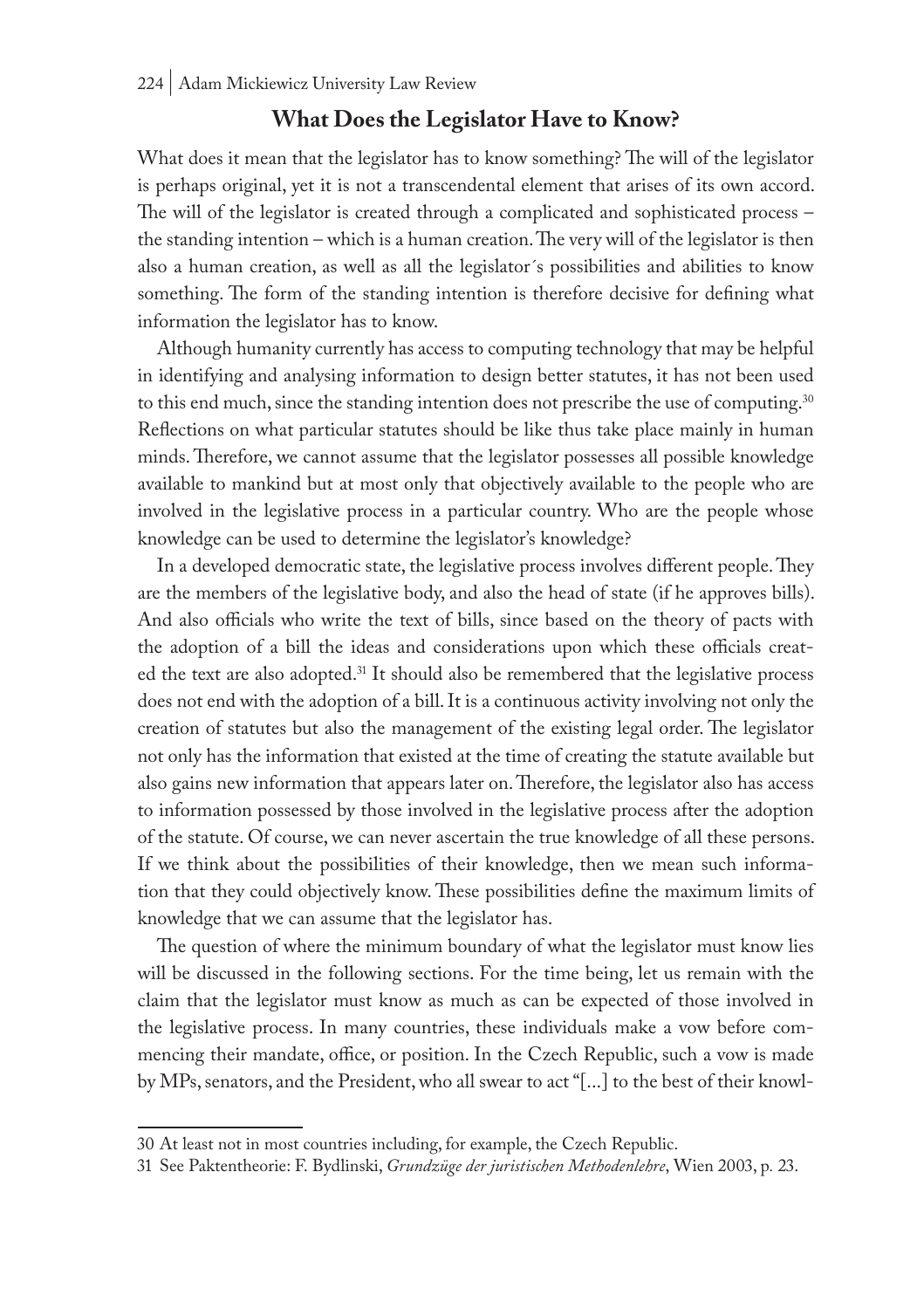edge and conscience".32 Officials involved in writing bills then swear to fulfil their duties in a proper, conscientious, and professional manner.<sup>33</sup> Part of the standing intention that defines the process of making a statute is the performance of functions and duties in accordance with such vows. Since the legislator's knowledge depends on the possibilities of the persons involved in the legislative process, it can be expected of the legislator to possess at least basic knowledge of the status of the legal order and its needs.

Information about whether or not an unconstitutional provision or a gap was created or is being created in the legal order may not be sufficiently obvious for individuals. So we could not expect them to know of such a situation. Therefore, we cannot claim that the legislator had to know about it. If the legislator did not have to know about an instance of unconstitutionality in the legal order, then he did not commit an unconstitutional inactivity but just made an omission. On the other hand, when the legislator explicitly committed to the adoption of some legislation, for example by reference in another statute or in directive, then such information about such an obligation was objectively available to the individuals involved in the process of creating statutes. These persons thus had to be familiar with that information, if they conducted their duties professionally and to the best of their conscience and knowledge. The information was thus present in the process of preparing and adopting statutes determined by the standing intent, and the legislator therefore knew the information. If the legislator did not respond and thus did not adopt, amend, or abolish the legislation despite the foregoing, then he committed unconstitutional inactivity.

# **The Rulings of the Constitutional Court**

According to the judgements of the Constitutional Court of the Czech Republic, the legislator commits unconstitutional inactivity if he does not respond to a ruling in which the Constitutional Court drew attention to a gap in a statute or to the need to adopt or amend legislation. But why should the legislator follow the rulings of the Constitutional Court?<sup>34</sup>

Let us follow the thesis that the legislator creates statutes but also that statutes are not law but only a source of law.<sup>35</sup> The purpose of a statute is to regulate social situations and

<sup>32</sup> Section 23, § 3 and Section 59, § 2 of Constitutional Act no. 1/1993 Coll., the Constitution of the Czech Republic.

<sup>33</sup> Section 32, paragraph 2 of Act no. 234/2014 Coll., on Civil Service.

<sup>34</sup> For more about the possibility of the binding effect of ruling of the Czech Constitutional Court vid. J. A. Gealfow, *Case Law and its Binding Effect in the System of Formal Sources of Law,* in: "The Journal of the University of Latvia. Law", no. 11 (in print).

<sup>35</sup> J. C. Gray, *The Nature and Sources of the Law*, New York 1909, pp. 111, 115; N. MacCormick, *Institutions of Law. An Essay in Legal Theory*, Oxford 2007, p. 57.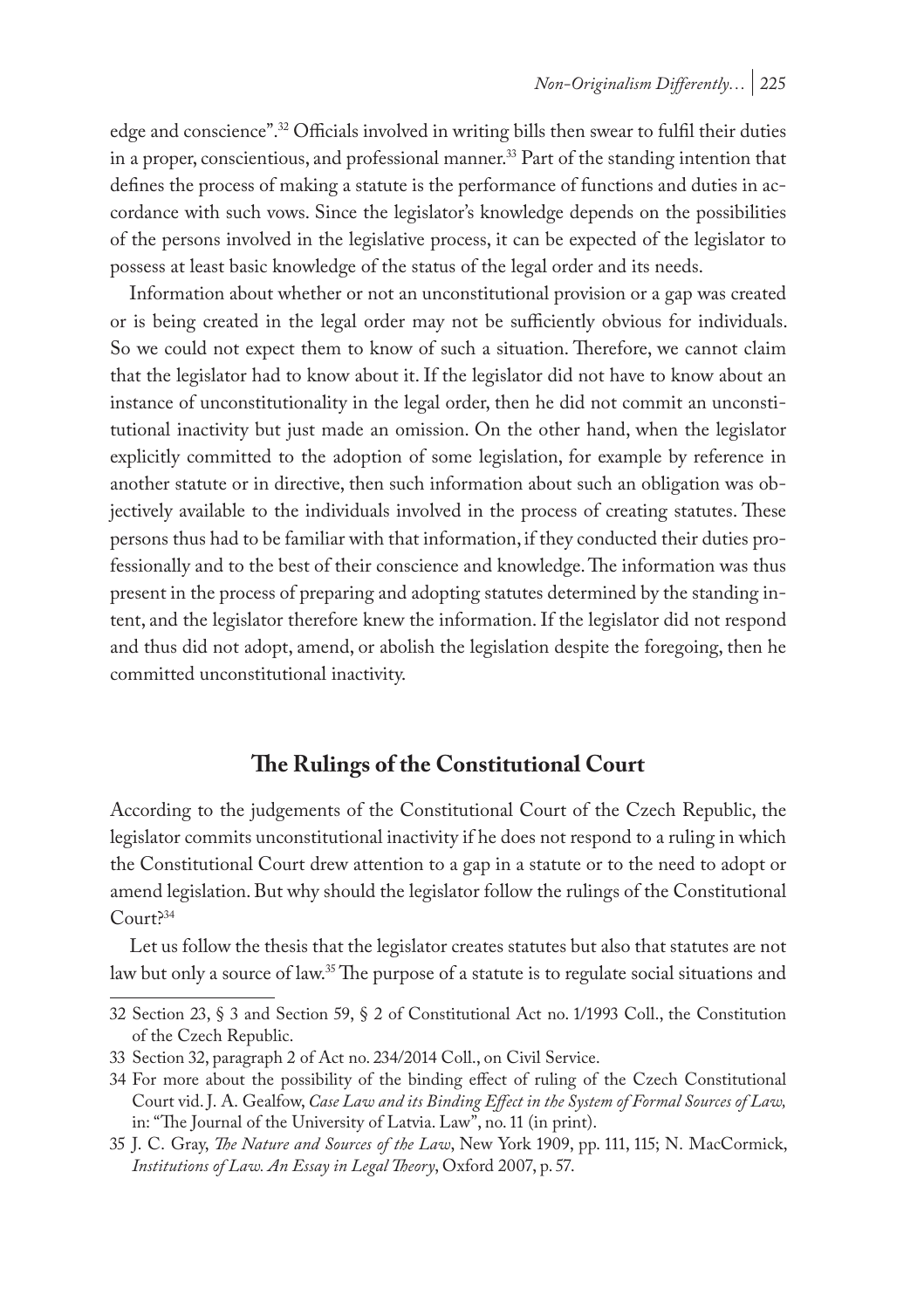relationships.36 The statute thus appeals to its addressees and everything serves to give them clear messages – so that it is understood by such addressees. Without the addressees to receive, interpret and apply the message, law would not exist and a statute would be just a plain text. Statutes only become law through the process of interpretation and application.37

Statuses are addressed to different entities and so different entities interpret and apply them, but in principle we can divide them into two categories. On the one hand, it is the executive and judicial authorities (let us call them "public authorities"), and on the other hand, there are the addressees of public power who apply statutes in their own actions. Of these two groups, it is public authorities which, through their activities – through interpretation and application of statutes – participate in the creation of law. It is true that the creator of law is the state, and therefore law may be formed only within public power. Thus, a subject who does not exercise public power cannot participate in the creation of law.38

# **The Creation of Law**

Let us start with the claim that any text, i.e., also the text of a statute, "is interwoven with the unspoken. The unspoken means that which is not manifested on the surface – at the expression level. However, it is the unspoken that must be updated at the level of content. In this respect, the text, much more decisively than any other message, requires of the reader active and conscious cooperative actions".39 The transfer of information between the legislator and public authorities is communication. It is a communication since it requires an active approach both on the part of the legislator, who creates thestatute, and on the part of public authorities, who receive and interpret the message. Let me remind you that this is not about communication between persons. The legislator is not a physical person, and neither are public authorities. The way in which the legislator expresses his will is given by the standing intent, and his only mean of communication is a statute.

Knowing that the interpreter is active and he himself gives meaning to the text is part of the generative mechanism of the text on the part of the legislator. "Generating the text means implementing a strategy which also contains predictions of the moves of others –

<sup>36</sup> T. Hobbes, *Leviathan*, Cambridge 1996, p. 89.

<sup>37</sup> J. C. Gray, op. cit., p. 115.

<sup>38</sup> The resulting law can then be influenced by the legislator by adopting other statutes.

<sup>39</sup> U. Eco, *Lecotor in fabula*, Prague 2010, p. 66.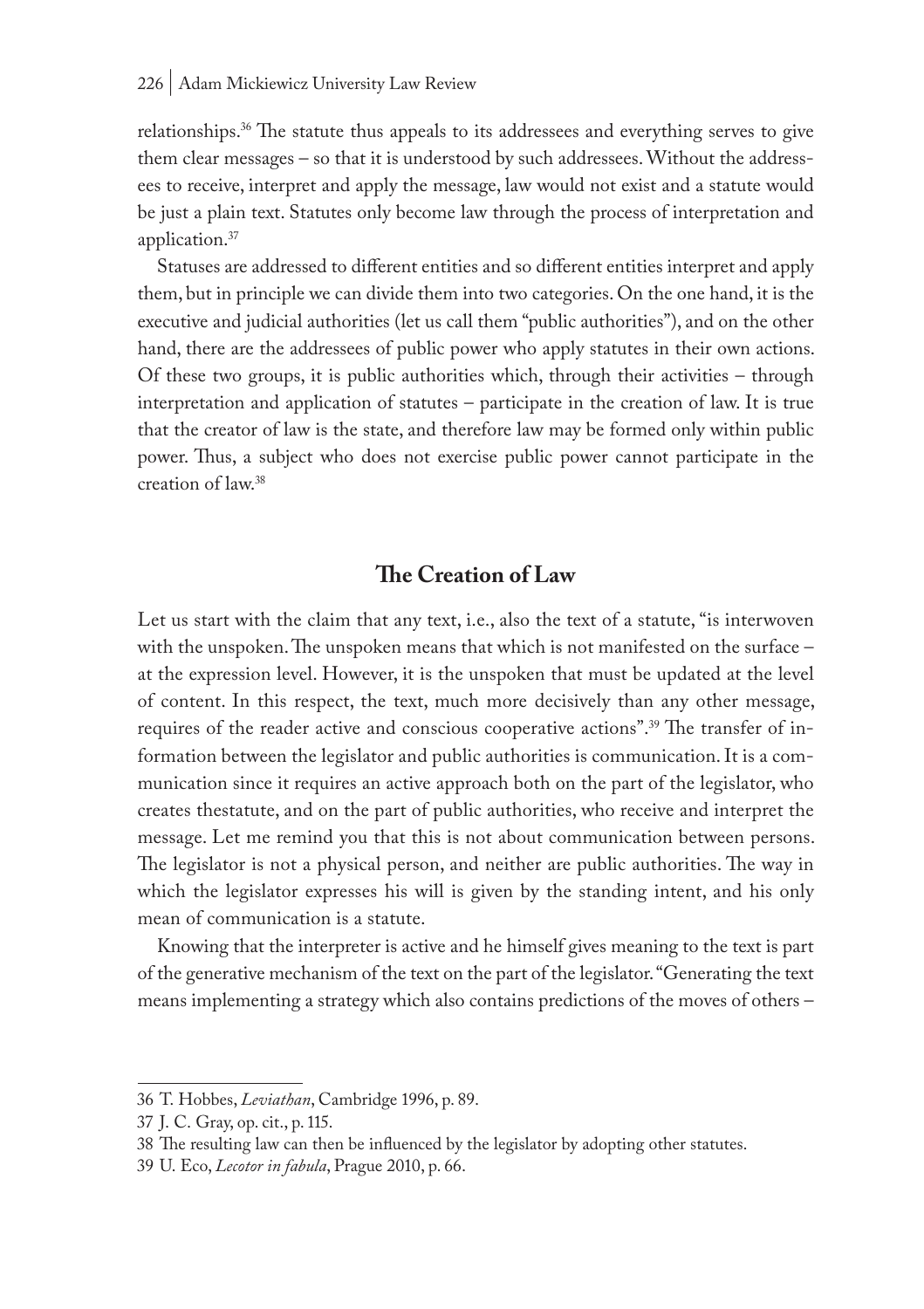as is the case in every strategy.<sup>"40</sup> Because the meaning of the message is also determined by the context,<sup>41</sup> it is the context the legislator uses in his strategy.

Context is the actual or anticipated knowledge shared by the participants of communication, $42$  i.e., the legislator and public authorities, and it is established through their mutual long-term discourse. Context is, for example, language, grammatical rules, but also professional terms or interpretative methods. The legislator assumes the interpreter's knowledge and at the same time creates it<sup>43</sup> by means of constructing legal texts, systematics, references, use of terms, but also the matter and value orientation of statutes.<sup>44</sup> Thus, the legislator creates the reader's competence to understand the message conveyed by statutes. However, communication is not one-way. The context is created and defined by public authorities by using specific interpretative methods and by specifying terms and meanings for particular applications.<sup>45</sup>

In the creation of a legal text, the legislator takes knowledge of the context for granted and assumes that the legal text will be understood. For example, the legislator does not explain the grammatical or interpretative rules and only assumes that the interpreter is already familiar with them and applies them. Public authorities also regard the context as given and use it automatically to interpret statutes even though the text of the statutes itself does not instruct them to do so. They assume that the legislator wrote the statute with the intent to use the context in its interpretation.

Such automated application of the context has certain benefits for the legislator. The legislator's task to communicate a message is thus easier. By knowing the shared context, the legislator can anticipate interpretative procedures and adopt the appropriate strategy to express his will as clearly as possible. However, the existence of shared context is not only an advantage but also an obligation. As public authorities use the context for interpretation automatically, the legislator must take such application of the context into account and adapt his text-writing strategy accordingly, otherwise the message may not be comprehensible.<sup>46</sup>

<sup>40</sup> Ibidem, p. 69.

<sup>41</sup> R. C. Stalnaker, *Context and Content*, Oxford 1999, p. 65; Ekins, op. cit., p. 209.

<sup>42</sup> Ibidem, p. 67; Cf. also U. Eco, op. cit., p. 72.

<sup>43</sup> Cf. U. Eco, op. cit., p. 72. Identical citation idem, *The role of the Reader. Explorations in the Semiotics of Texts*, Bloomington 1984, p. 7.

<sup>44</sup> In addition to adopting statutes, the legislator makes value decisions through choosing the content of statutes. The body of statutes, adopted perhaps even across many election terms of the Parliament, then forms the legislative intent. For more about the legislative intent, vid. footnote no. 51.

<sup>45</sup> Cf. J. F. Manning, *The Absurdity Doctrine*, in: "Harvard Law Review" 2003, no. 8, p. 2465.

<sup>46</sup> Incomprehensibility of legal texts is noted by Lon L. Fuller as one of eight reasons that lead not only to a poor system of law but to something that is not law at all. L. L. Fuller, *Morality of Law* (revised edition), London 1969, pp. 33 *et seq*.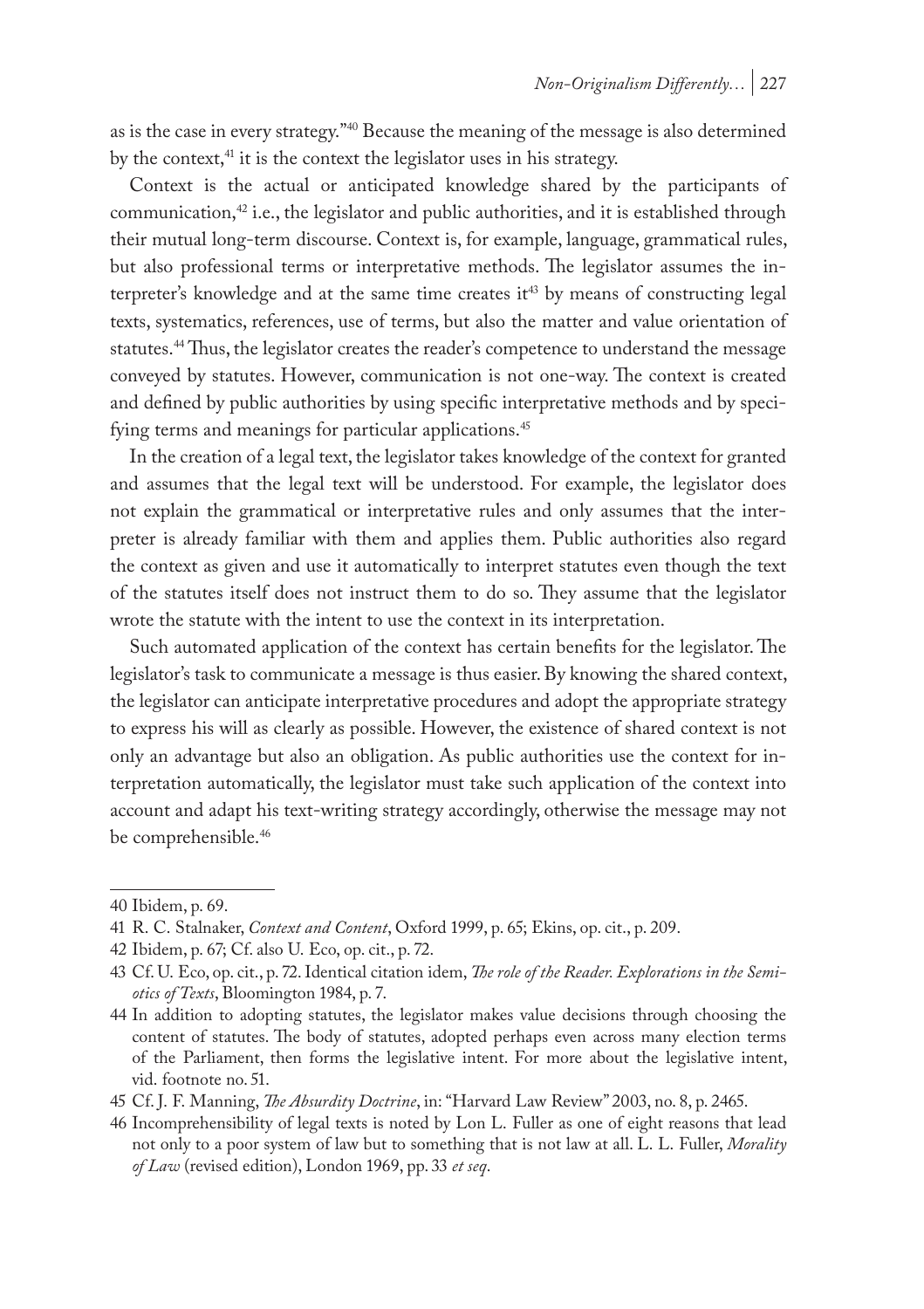## **Statute and Law**

One of the main functions of legislation is the legislative function.47 This does not mean, however, that the legislator simply has to adopt some statutes. Statutes are not the purpose in themselves, they are a means of fulfilling the purpose of organizing and directing society. Statutes, as mere means, must correspond to their purpose and fulfil it.<sup>48</sup> They must form a coherent and functional whole – only in that case can they serve to organize and direct society.<sup>49</sup> If the legislator adopts a new statute, that statute will join a body of already existing statutes that have been interpreted and applied in some way. This means that they had already served to define what law is. New statutes thus enter the legal environment, and if they are to be consistent with it, they must be interpreted with respect to it. Existing law is thus a shared context of communication. In choosing a statute making strategy, the legislator has to take account of the existence of the body of law and to adapt the text of new statute accordingly.<sup>50</sup> Similarly, public authorities must use the existing law as a context when interpreting statute.

Certainly, the legislator cannot be familiar with the decisions, rulings, and resolutions of all the courts, or even the acts of all administrative authorities. The knowledge of the legislator is limited by the possibilities of the individuals who are involved in the creation of statutes. The legislator is thus not obligated to be familiar with all existing law as a context. Therefore, even if the legislator adopts a statute that does not comply with law, his behaviour may not necessarily be an unconstitutional action, but merely an omission. Behaviour is only unconstitutional when the legislator had to have known he was violating law.

The legislator does not need to be familiar with the whole context, i.e., with decisions of all public authorities. I do not intend to draw a line in this respect, separating all of those decisions the legislator must know. I will confine myself to stating that it can at least be said with certainty that the legislator must know the rulings of the Constitutional Court. The Constitutional Court is the guarantor of democracy and human rights. If the Constitutional Court rules that a certain matter needs to be regulated by statute,<sup>51</sup>

<sup>47</sup> Vid. Bayme, op. cit., p. 72 *et seq*.

<sup>48</sup> Adoption of a statute that does not have a rational link to its purpose or that is unable to achieve its purpose is arbitrariness on the part of the legislator. Viz ruling of the Constitutional Court of 19 January 2005, file no. Pl. ÚS 10/03; Ruling of the Constitutional Court of 12 March 2008, file no. Pl. ÚS Pl. ÚS 83/06.

<sup>49</sup> The existence of mutually contradictory rules and the inability to reach compliance between the declared rules and their application in practice leads not only to a poor system of law but also to something that is not law at all. L. L. Fuller, op. cit., pp. 33 *et seq*.

<sup>50</sup> Adapt so that (1) the message carried by the statute is comprehensible for the interpreter and (2) the desired outcome of the interpretation is capable of forming, along with the existing body of law, a coherent meaningful and functional whole.

<sup>51</sup> In addition to adopting statutes, the legislator makes value decisions through choosing the content of statutes, by which he creates the legislative intent. The legislative intent is a trend of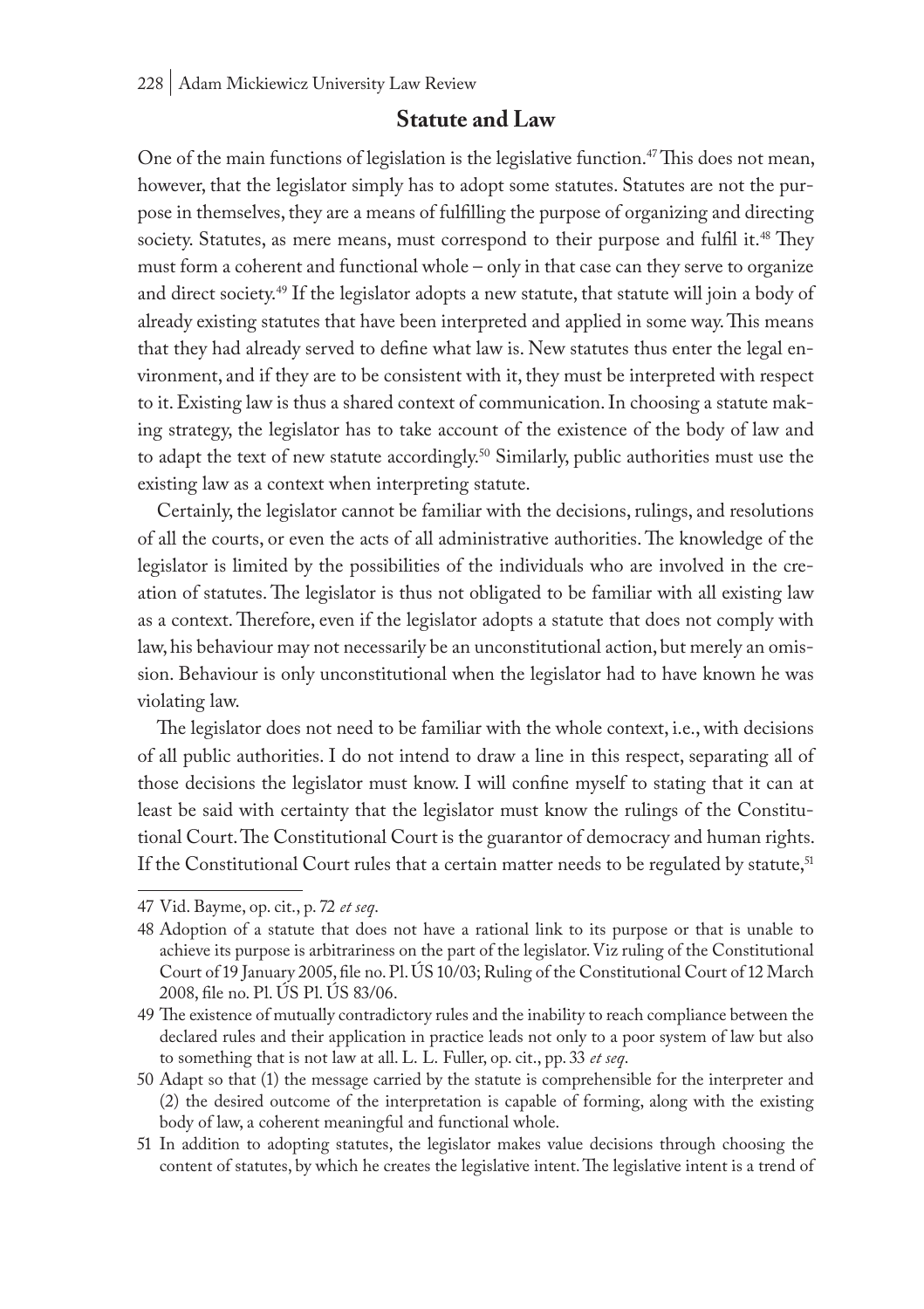then the legislator knows that he has to act and adopt the statute. If the legislator remains inactive instead, it is unconstitutional inactivity.

Law is created not only by the legislator. It is created both by the action of the legislator who codes the message into the text of the statute and the action of public authorities which interpret and apply the texts of statutes. It is useful not to concentrate the creation of law into the hands of only one entity, but rather to distribute this activity among multiple entities. If there are two different entities fulfilling two different tasks<sup>52</sup> who have the control over the form of law, better law can be expected.<sup>53</sup> "If statutes were enforced by the subject who issue them, such subject would not have the motivation to create them free of errors because he could relatively easily 'repair' them later during their application process."<sup>54</sup> If the legislator is relying on the interpreter, he must be careful and choose such strategies to ensure that the interpreter understood. Moreover, thanks to this statutes are more accessible to other addressees of statutes who also have to interpret and follow them. The publicly available interpretative conclusions of public authorities thus also serve, among other things, to other addressees of statutes as guidance for their interpretation.

# **The Addressees of Public Power**

Public authorities are not the sole interpreters. There are also other subjects – let us call them the addressees of public power – who interpret statutes. However, although they

52 The legislator adopts the general rules pro futuro, and public authorities test them, specifying and eventually completing interpretations and applications in practice. For the distinction in tasks, functions, and limitations of the legislator, on the one hand, and of public authorities, on the other hand, vid. also R. Dworkin, *Taking Rights Seriously* (3rd edition), Cambridge 1977, pp. 112 *et seq*.; R. Ekins, op. cit., p. 81.

value decisions, and it should be followed by other newly adopted statutes (F. Melzer, *Metodologie nalézání práva.* Úvod *do právní argumentace*, Prague 2009, p. 221). The overall content of the legislative intent cannot be determined with certainty as there is no one with such competence to formulate the entire content of the intent. The legislator does not comment on his decisions – he communicates only through legal texts. However, we cannot give up on determining the content of the legislative intent. That is because the legislative intent serves also to assess the constitutionality of statutes and actions of the legislator. Although the legislative intent cannot be determined in its entirety, there are entities that define at least parts of the legislative intent – public authorities. The outcome of the application of a statute must be in line with the legislative intent. In order to be able to proceed in this manner, public authorities must first of all define the part of the legislative intent that applies to their case and then interpret a specific statute (the one that is to be applied) in accordance with the defined legislative intent. Public authorities thus define the legislative intent, i.e., they define what is lawful.

<sup>53</sup> The sovereignty of the legislator is not threatened by such a division of functions because the suverenity of legislator lies in the monopoly over the creation of statutes. A. V. Dicey, *Introduction To The Study Of The Law Of The Constitution*, Indianapolis 1982, pp. 37 *et seq*.

<sup>54</sup> M. Hapla, *Dělba moci a nezávislost justice*, Brno 2017, p. 23.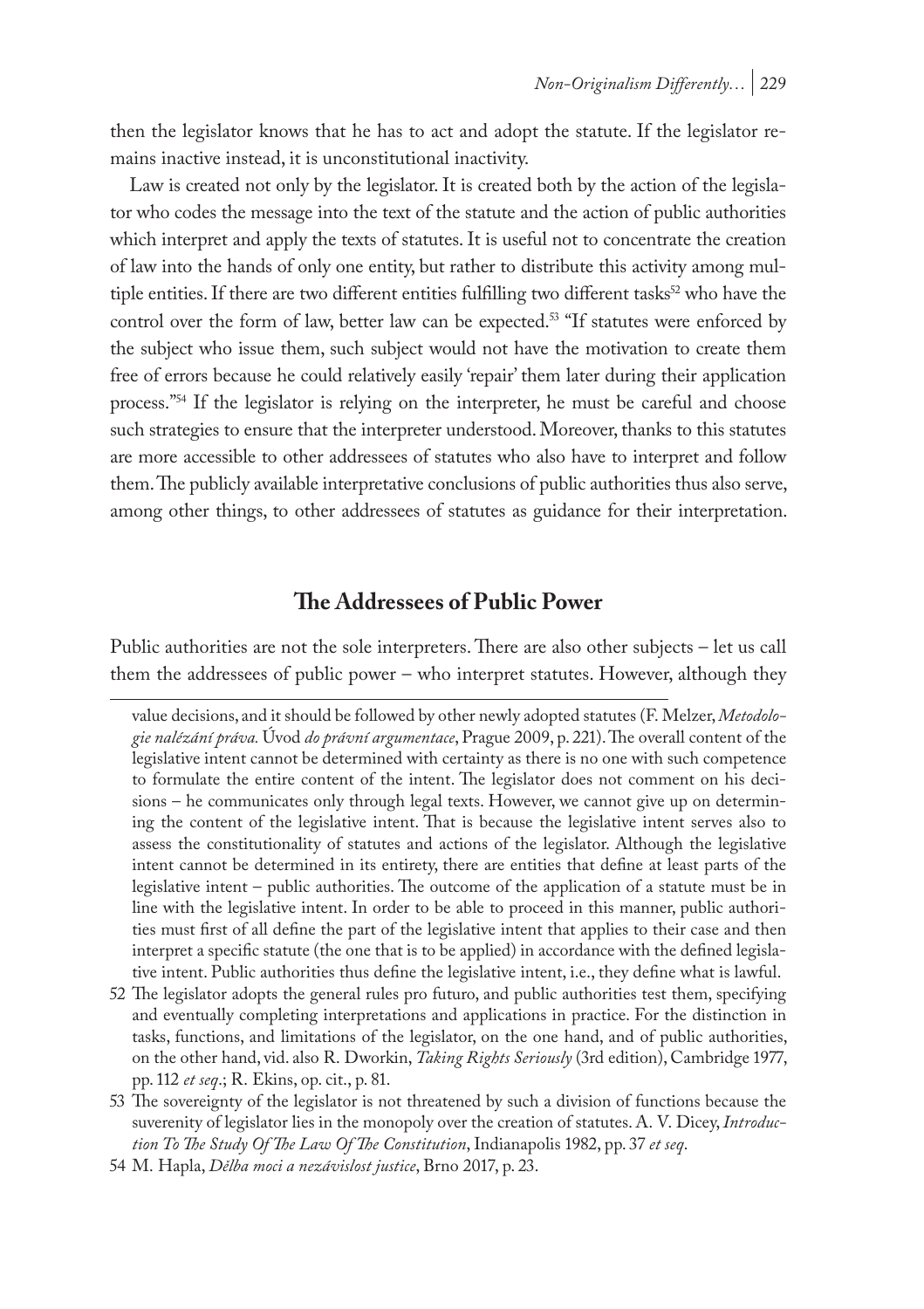also interpret statutes, they do not define what law is, as is the case of public authorities.55 However, it is the addressees of public power who are the reason for the existence of a substantial part of the statutes. Statues are directed towards them in the first place because the main purpose of the existence of law is the regulation of their social relationships.56 Therefore, the addressees of public power cannot be left out of the process of making law.

The legislator also communicates with the addressees of public power, and does so through the same statutes used for the communication with public authorities. In the communication of the legislator with the addressees of public power, the legislator also turns to the context and relies on its use by the addressees of public power in interpretation. However, the context in this case is a relatively limited piece of information that such persons could know.<sup>57</sup> The fact that the legislator has to take account of the possible knowledge of the addressees of public power is the context in the communication between the legislator and public authorities. In other words, the fact that one communication (between the legislator and the addressees of public power) has a certain context is the context of another communication (communication between the legislator and public authorities).

Furthermore, if law is not a self-serving element but rather exists because of the addressees of public power and in order to manage their social relationships, then the addressees of public power and their social relationships themselves are the context of law-making. They are the context of the communication between the makers of law, i.e., the legislator and public authorities. The existence of the addressees of public power and the existence of their social relationships must be taken into account by the legislator and public authorities in their communication. The law that is created must fulfil the purpose of its existence, i.e., to regulate the social relationships of the addressees of public power.<sup>58</sup>

The legislator therefore has to adopt such strategy of creating statutes that takes the addressees of public power into account. The public authorities must approach the interpretation of statutes in the same sense.<sup>59</sup> However, a strategy for creating statutes, as any other strategy, may be disturbed by randomness,<sup>60</sup> especially in the form of changes in social conditions. Therefore, the legislator, like any other strategist, has to consider randomness. The legislator can either anticipate social developments or, if that is not

<sup>55</sup> For the reason, vid. Chapter "Rulings of the Constitutional Court".

<sup>56</sup> T. Hobbes, op. cit., p. 89.

<sup>57</sup> R. D. Doerfler, op. cit., p. 1032.

<sup>58</sup> Purposeless law is arbitrary law. See footnote no. 48.

<sup>59</sup> In interpreting statutes, public authorities are not always obliged to decipher the message the legislator intended. In interpreting, it is more important that the result is coherent with the body of existing law and fulfils the purpose of the statute. See subchapter "Statute and Law".

<sup>60</sup> U. Eco, op. cit., p. 70.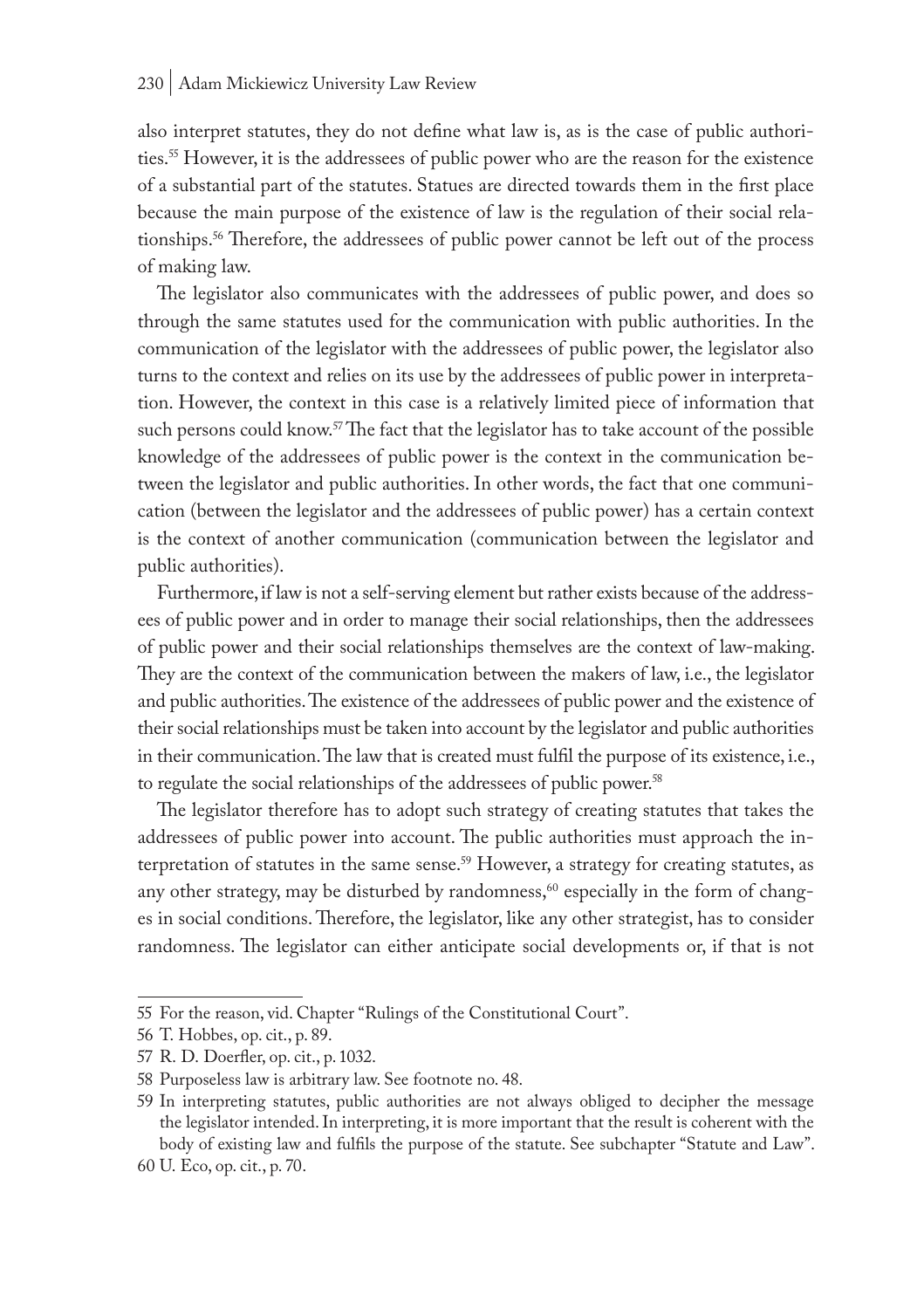possible, expect that statutes may be interpreted differently under potentially changed circumstances.

Why is it possible for statutes to be interpreted differently in the light of changing social conditions? Changing conditions means changing the context in which public authorities will interpret statutes. Thus, public authorities will apply teleological interpretation, to which (according to interpretative rules) public authorities should give priority over the method of historical interpretation.<sup>61</sup> Interpretative rules are themselves part of the shared knowledge of the legislator and public authorities, thus also they are the context. The legislator must therefore know that the teleological interpretation will be preferred.

Moreover, not taking the current situation into account when interpreting statutes would mean not taking the addressees of public power into consideration. The legislator and the addressees of public power communicate with each other through statutes. Their communication does not take place at the moment when the statute is adopted, but at any time while the statute is valid, whenever any of the addressees of public power interprets the statute for their own purposes. The context of such communication will be the current social situation, not the historical situation in which the statute was adopted. Knowledge of the historical situation at the time the statute was adopted cannot be expected of the addressees of public power. An incidental restriction and failure to take into account the resources that the addressees of public power have available in the interpretation of the statute would create a certain "democratic gap".<sup>62</sup> In the end, if the change in social conditions were not taken into account when interpreting the statute, it might be that the statute required something impossible from its addressees.<sup>63</sup>

Unlike the legislator, public authorities act on their share law making at the time when they know the concrete context – the current conditions. On the other hand, the legislator adopts statutes pro futuro, and it is his job to deal with potential changes in society. The possibility of relying on the context, i.e., on the interpretation of statutes in the light of changed conditions, is a strategic advantage for the legislator. Thanks to this, some statutes can be adapted to new realities and continue to cover and govern social relationships without having been formally amended. However, a change in conditions is also an obligation for the legislator. The legislator must maintain the legal order in such a way that it still meets its purpose, i.e., to regulate social relationships. However, as a result of such changes, legislation of higher legal force can be interpreted in a different way and the existing statutes then could no longer be interpreted as conforming with

<sup>61</sup> Which on the contrary works with the conditions existing at the time of adoption of the statute.

<sup>62</sup> R. D. Doerfler, 2017, op. cit., p. 1041.

<sup>63</sup> If law requires something impossible, then it is not only bad law but not law at all. L. L. Fuller, op. cit., pp. 33 *et seq*.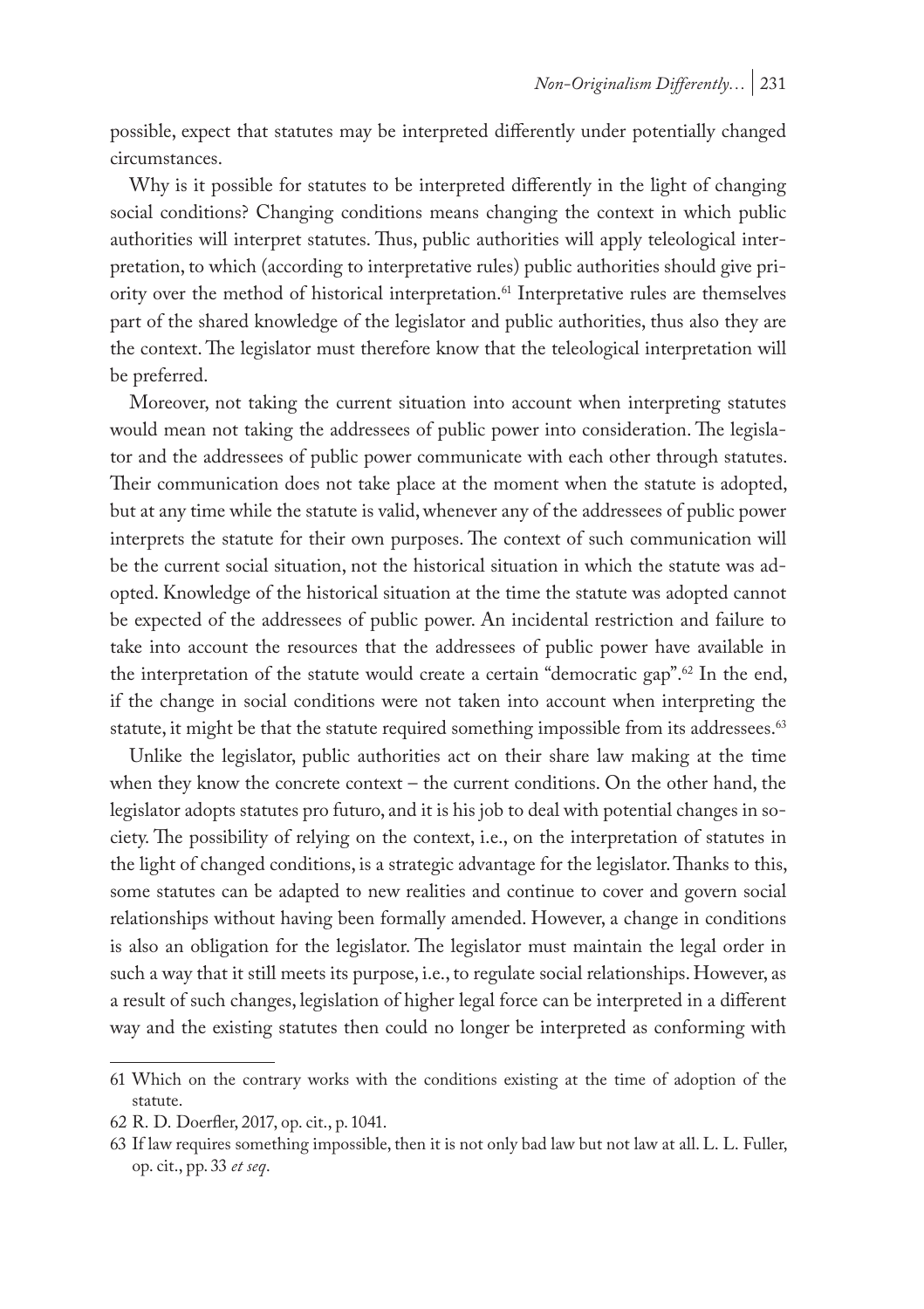the legislation of higher legal force. In other words, the existing statutes could no longer sufficiently regulate social relationships, $64$  or they would begin to interfere with the rights of individuals as a result of the change.<sup>65</sup> In such a case, the legislator has an obligation to intervene and adopt, amend, or abolish the legislation.

# **Unconstitutional Inactivity**

The difference between omission and unconstitutional inactivity lies in the possibilities of the legislator and his obligations to detect an arising unconstitutional situation in the legal order. Unconstitutional inactivity is committed by the legislator when he has to know that the unconstitutional situation is arising in the legal system but fails to adopt, amend, or abolish the respective legislation.

The legislator's knowledge is derived from the possible knowledge of the individuals who are involved in creation of statutes. Therefore, it cannot be argued that the legislator always commits an unconstitutional inactivity if an unconstitutional gap in a statute is created or if a legal provision becomes unconstitutional. The emergence of any such unconstitutional situation might not be sufficiently evident to say that the individuals who are involved in the creation of statutes should have known or even had to have known about it. In other words, the legislator does not have to know about the emergence of all the unconstitutional situations caused by changing conditions. How to define those situations about which the legislator has to know and to which he has to respond?

The legislative process does not end with the adoption of a specific statute. It is a continuous activity involving not only the creation of statutes but also the management of the existing legal order. The legislator has access not only to the information that existed at the time the statute was created but he also gains new information that emerges later. Based on the obligation to nurture the legal order, the legislator has to analyse the legal order and its problems at certain time intervals,<sup>66</sup> and this is exactly the way the legislator should identify its shortcomings. The legislator should reflect on at least those changes in conditions that are serious, pressing, or fundamental and that bring about significant and obvious economic, social, and technological changes.<sup>67</sup> In other words, such changes

<sup>64</sup> The provisions of statutes can no longer be interpreted in such a way so as to comply with the Constitution.

<sup>65</sup> See the status negativus, according to which the legislator should refrain from interfering with individuals' rights. As a result of changes in society, statutes may also stop complying with the legislative intent which is the trend of value decisions made by the legislator and with which statutes must comply (vid. footnote no. 51).

<sup>66</sup> Cf., e.g., O. Weinberger, 1988, op. cit., pp. 212–213.

<sup>67</sup> For example, the emergence of completely new communication technologies, such as fax or the Internet. B. Rüthers, 2003, op. cit. p. 5.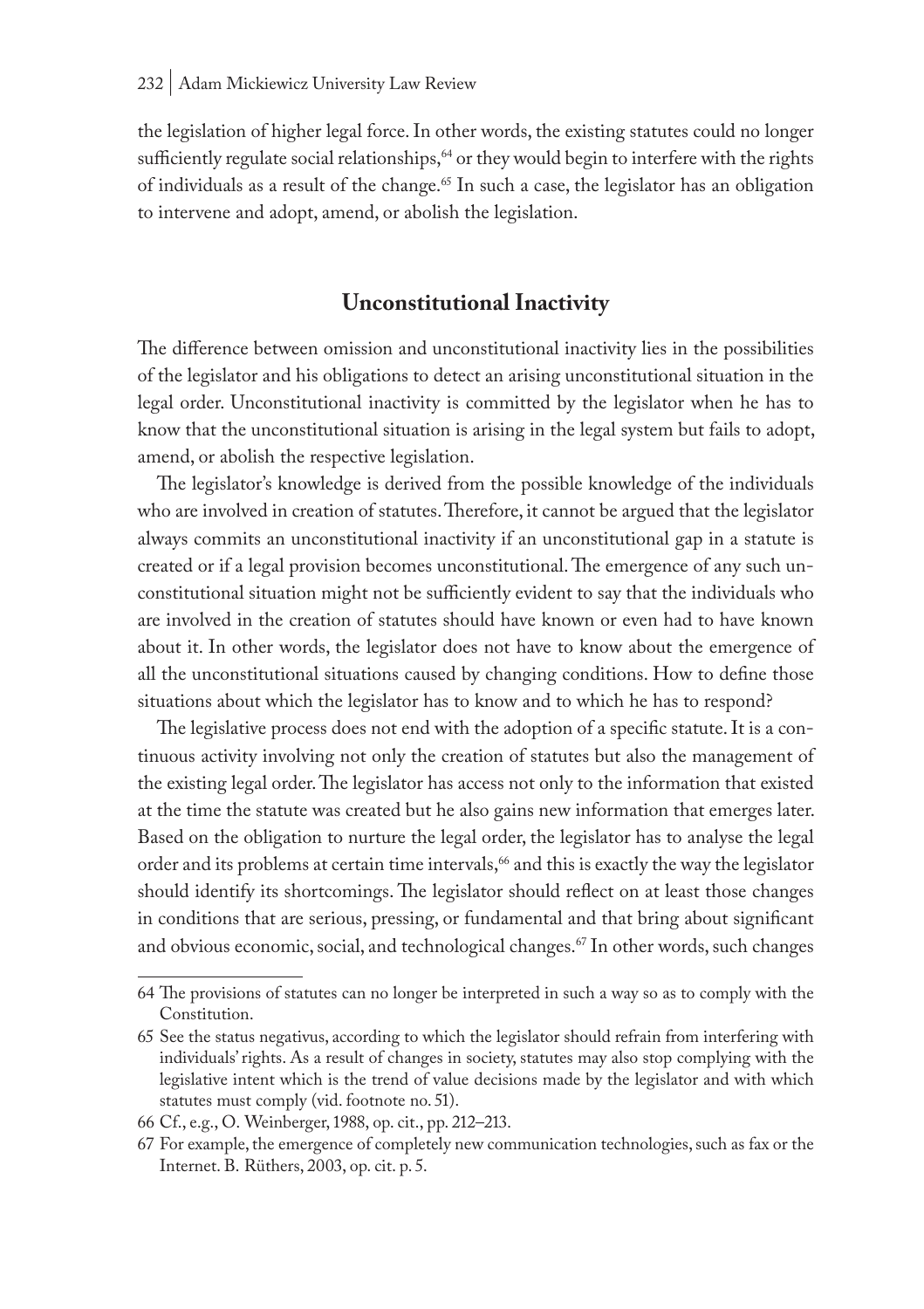that are obvious to the individuals who are involved in creation of statutes, and who have to do so professionally<sup>68</sup> and to the best of their knowledge and conscience.<sup>69</sup> Sufficiently obvious are at least those phenomena, facts, and conditions about which there is a society-wide<sup>70</sup> debate, or at least wide-ranging professional debate.<sup>71</sup>

If the maximum limit of knowledge of what we can expect of the legislator is the boundary of human possibilities, then the minimum limit is the knowledge of the context of lawmaking. At least those elements of the context that are obvious to the individuals who carry out their tasks in the creation of statutes professionally and to the best of their conscience.

# **Conclusion**

Non-originalism refers to an approach to the interpretation of the constitution where the text of the constitution adapts to new conditions without any formal change. This approach recognizes that a change in the outside world can imply a change in the normative content of the constitution. If the content of the constitution is changed in such a way, it may happen that some statutes become unconstitutional or that an unconstitutional gap in a statute may arise. In such a case, the legislator should, if such changes result in interference in the rights of individuals, adopt, amend, or abolish the legislation. The legislator certainly does not have to respond to all the changes in conditions, however, he has to respond to those about which he knows. If not, the legislator consciously interferes with the rights of individuals and his very behaviour – inactivity – is unconstitutional.

To determine the requirements of the legislative process, the legislator creates the socalled standing intent, which is a way of creating statutes and the selection of their content. This includes both the procedure enshrined in constitutional statutes and informal politi-

<sup>68</sup> See the oath of civil servants. Section 32, paragraph 2 of Act no. 234/2014 Coll., on Civil Service.

<sup>69</sup> See the oath of MPs, senators, and the President of the Czech Republic. Section 23, paragraph 3 and Section 59, paragraph 2 of Constitutional Act no. 1/1993 Coll., the Constitution of the Czech Republic.

<sup>70</sup> B. Friedman, *The Will of the People. How Public Opinion Has Influenced the Supreme Court and Shaped the Meaning of the Constitution*, New York 2009, pp. 367–368. If there is a social consensus on a particular matter, the legislator's inaction is a democratic dysfunction. J. Chafetz, *The Phenomenology of gridlock*, in: "Notre Dame Law Review" 2013, no. 5, p. 2082.

<sup>71</sup> The Constitutional Court of the Czech Republic has declared the legislator to be inactive on the grounds of not responding to a professional discussion pointing out to inappropriateness of the existing legislation. See Ruling of the Constitutional Court of 27 June 2012, file no. II. ÚS 1534/10. Needs can be clearly articulated, for example, through the platforms of social movements J. Balkin. M., *Principles, Practices and Social Movements*, in: "University of Pennsylvania Law Review" 2006, no. 4, p. 929.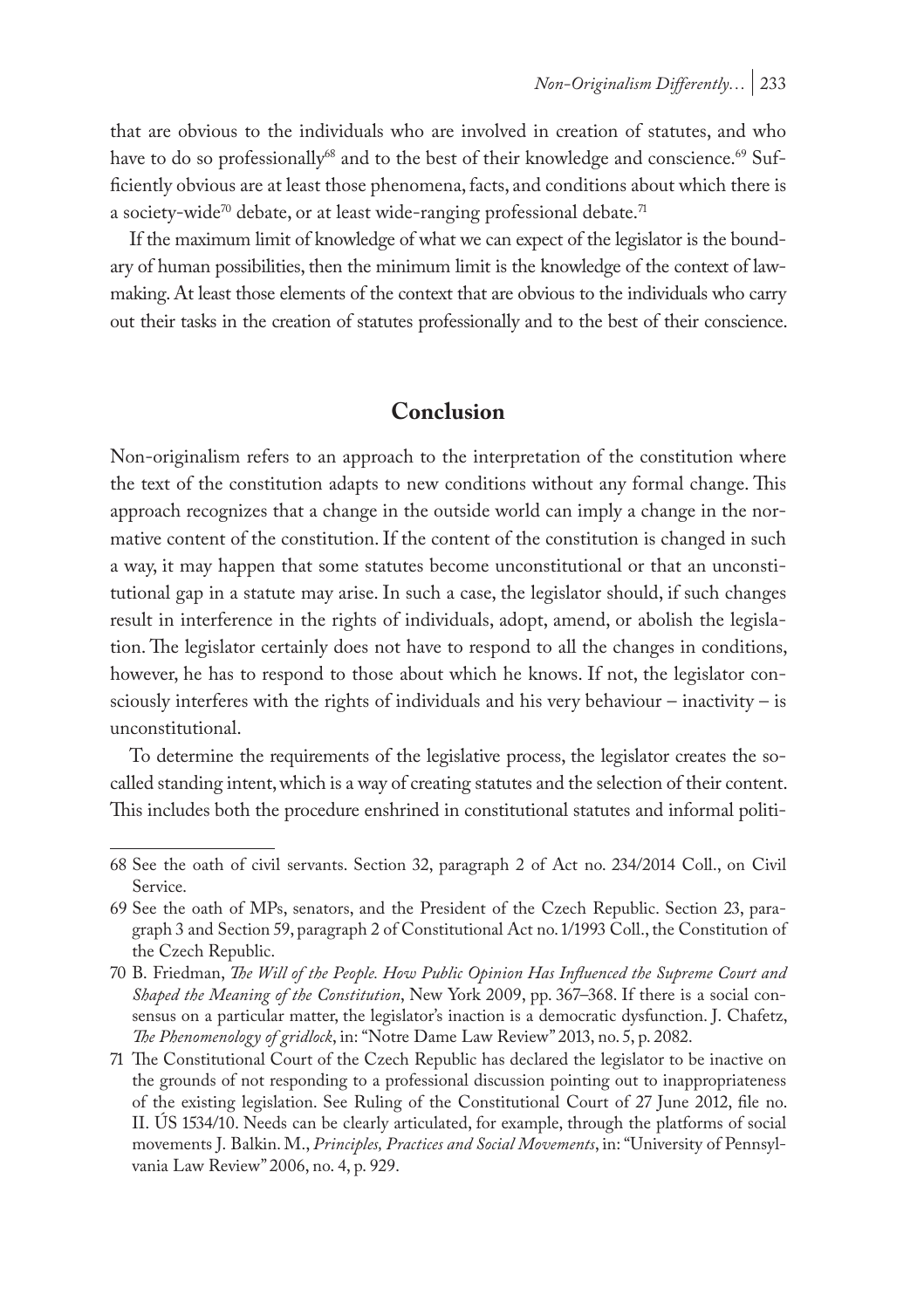#### 234 | Adam Mickiewicz University Law Review

cal culture and the institutionalized practices of legislation which co-determine the resulting form of statutes. The process of law-making also includes the existence of the context of communication between the legislator, as the author of statutes on the one hand, and public authorities, as interpreters of statutes on the other hand. The context determines the meaning of legal texts and is thus an important element in the interpretation of statutes and as such it must be taken into account by the legislator. The context also includes, among other things, the conditions in society and their transformation. Which of all of the conditions are those to which the legislator must respond in order not to commit unconstitutional inactivity? It is defined by the possibilities and obligations of the individuals who are involved in the creation of statutes. The legislator must respond to those changes in the conditions that these individuals are able and obliged to reflect on.

If an unconstitutional gap in a statute or an unconstitutional statutory provision is found, the legislator is legally liable for such a defect in the legal order. The sanction in this respect is the abolition of that statutory provision or a ruling of the Constitutional Court that proclaims the existence of an unconstitutional gap or the unconstitutionality of the legislator´s conduct. Whether such legal liability should include liability for compensation for legislative damage is subject to discussion. If, however, we decided to accept the legislator´s liability for compensation for legislative damage, the question remains whether and where to draw the boundaries of such liability. Or in other words, in which cases the legislator (or the state) will be liable for damage. One of the ways to grasp the issue could be accepting the liability of the state for legislative damage in those cases where the legislator consciously interferes with the rights of individuals, i.e., when the result of the legislator's conduct is not only unconstitutional, but so is the legislator's conduct itself.

#### **Literature**

- Alexy R., *A Theory of Constitutional Rights*, Oxford 2002.
- Balkin J. M., *Principles, Practices and Social Movements*, "University of Pennsylvania Law Review" 2006, no. 4.

Bayme K., *Parliamentary Democracy. Democratization, Destabilization, Reconsolidation, 1789–1999*, Basingstoke 2000.

Bydlinski F., *Grundzüge der juristischen Methodenlehre*, Wien 2003.

Chafetz J., *The Phenomenology of gridlock*, "Notre Dame Law Review" 2013, no. 5.

Dicey A. V., *Introduction To The Study Of The Law Of The Constitution*, Indianapolis 1982.

Doerfler R. D., *Who Cares How Congress Really Works?*, "Duke Law Journal" 2017 no. 5.

Dworkin R., *A Matter of Principlee*, Cabmridge 1985.

Idem, *Law´s Empire*, 3rd edition, London 1991.

Idem, *Taking Rights Seriously*. 3rd edition, Cambridge 1977.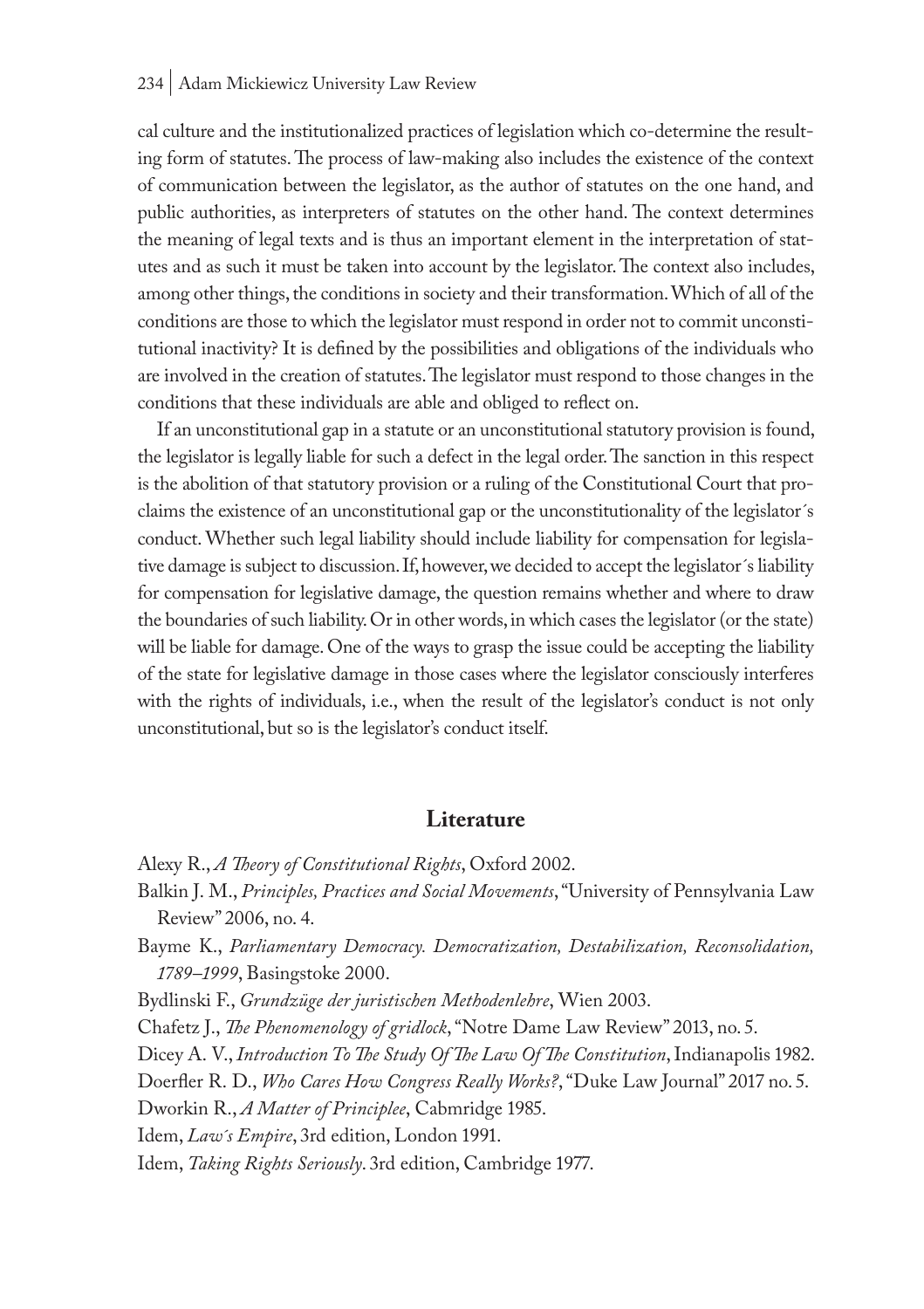- Eco U., *Lecotor in fabula*, Prague 2010.
- Idem, *The role of the Reader. Explorations in the Semiotics of Texts*, Bloomington 1984.
- Ekins R., *The nature of legislative intent*, Oxford 2012.
- Fairlie J., *The Separation of Powers*, "Michigan Law Review" 1923, no. 4.
- Friedman B., *The Will of the People. How Public Opinion Has Influenced the Supreme Court and Shaped the Meaning of the Constitution*, New York 2009.
- Filip J., Ústavní *právo* České *republiky*, Brno 2011.
- Fuller L. L., *Morality of Law* (revised edition), London 1969.
- Gealfow J. A. *Case Law and its Binding Effect in the System of Formal Sources of Law*, "The Journal of the University of Latvia. Law" no. 11 (in print).
- Gray J. C., *The Nature and Sources of the Law*, New York 1909.
- Hapla M., *Dělba moci a nezávislost justice*, Brno 2017.
- Hobbes T., *Leviathan*, Cambridge 1996.
- Holländer P., Ústavní *změny: mezi neurózou a surrealismem* in Ústava *ČR vznik, vývoj a perspektivy* ed. P. Mlsna, Prague 2010.
- Jellinek G., *Allgemeine Staatslehre*, Berlin 1929.
- Langford C. L., *The Living Constitution: Origins and Rhetorical Implications of the Constitution as Agent*, "Communication Law Review" 2015, no. 1.
- MacCormick N, *Institutions of Law. An Essay in Legal Theory*, Oxford 2007.
- Manning J. F, *The Absurdity Doctrine*, "Harvard Law Review" 2003, no. 8.
- McGarry J., *Intention, Supremacy and Judicial Review*, "The Theory and Practice of Legislation" 2013, no. 2.
- Melzer F., *Metodologie nalézání práva.* Úvod *do právní argumentace*, Prague 2009.
- Nový Z., *Evolutionary Interpretation of International Treaties*, Den Haag 2017.
- Patterson D*. A Companion to Philosophy of Law and Legal Theory.* 2nd edition, Singapore 2010.
- Peczenik A., *On Law and Reason*. Dordrecht 2009.
- Radburch G., *Der Mensch im Recht: ausgewählte Vorträge und Aufsätze* über *Grundfragen des Rechts*. 3rd edition, Göttingen 1957.
- Robinson J. A., *The Relevance of a Contextualisation of the State-individual Relationship for Child Victims of Armed Conflict*, "Potchfstroom Electronic Law Journal" 2012, no. 2.
- Rüthers B., *Dotváření práva soudci*, "Soudce" 2003, no. 8.

Shapiro S. J., *Legality*. London 2011.

- Stalnaker R. C., *Context and Content*, Oxford 1999.
- Strauss D. A., *Do We Have a Living Constitution?*, "Drake Law Review" 2011, no. 4.
- Waismann F., *Verifiability*, *Logic and Language: First Series*, ed. A. G. N. Flew, 1951.
- Winberger O., *Alternative Handlungstheorie*, Wien–Köln–Weimar 1996.
- Idem, *Norm und Institution. Eine Einführung in die Theorie dews Rechts*, Wien 1988.